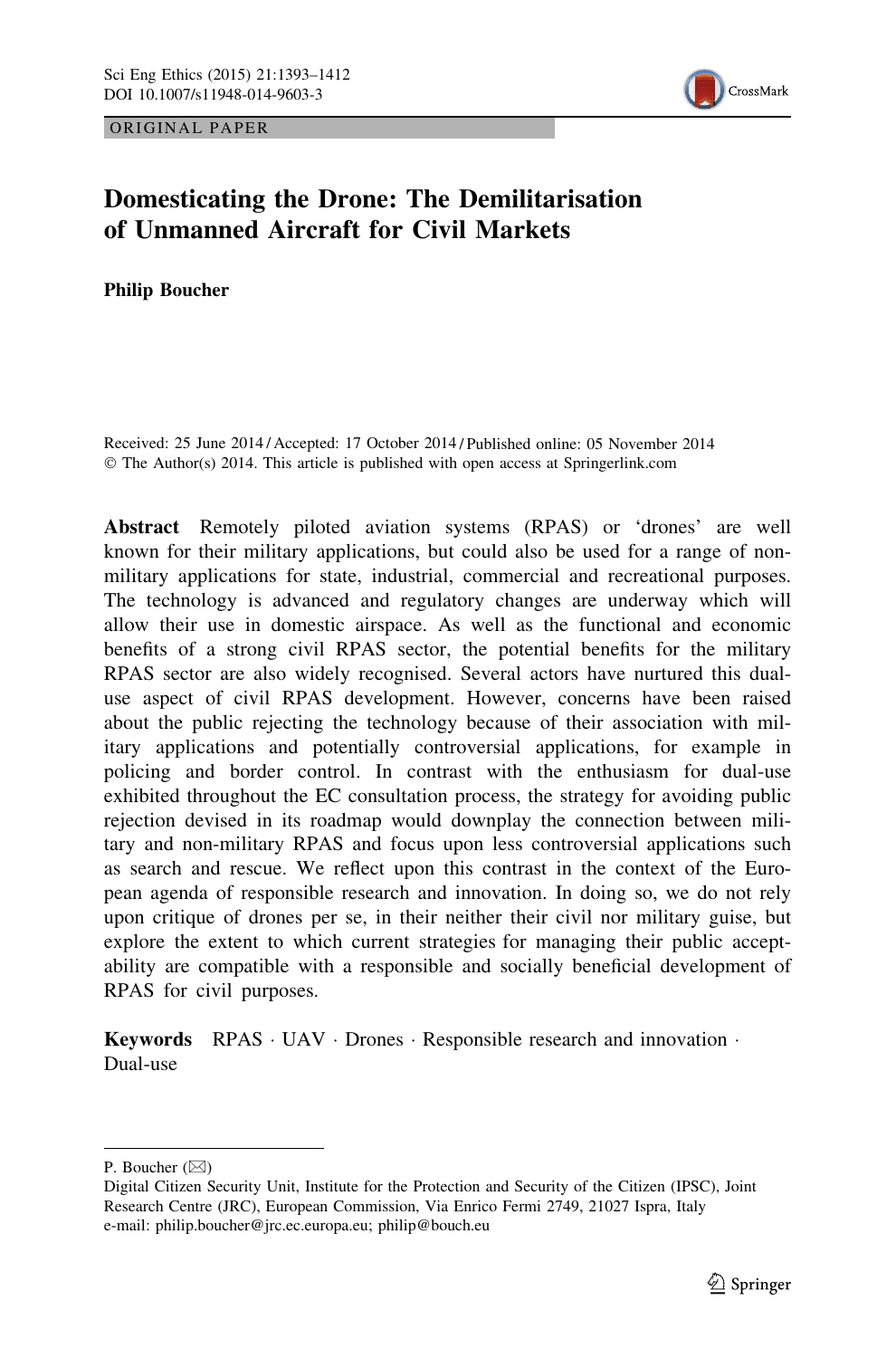## Introduction

Remotely piloted or unmanned aviation systems (RPAS/UAS<sup>1</sup>), colloquially known as drones, are aerial vehicles that fly without an on-board pilot, as well as the systems that support them to do so. These systems have varying degrees of automation and autonomy, but usually include human remote pilots who control the vehicle from meters, kilometres or continents away. Perhaps the most established and visible applications of RPAS are for military purposes (M-RPAS), including combat and surveillance operations, but many applications have been identified for domestic uses such as environmental monitoring, security, emergency response, surveillance and recreation. In addition to the significant functional and economic benefits of these civil RPAS (C-RPAS), as a dual-use technology they are also expected to support innovation in the M-RPAS sector. The technologies required for C-RPAS operations are ready for market and the principal barriers to development in the sector are regulatory. In response to demand, the European Commission (EC) has published strategies to allow the gradual integration of C-RPAS into normal airspace.

Interest in societal and ethics aspects of RPAS has largely focussed upon military applications, with debate on the ethics of M-RPAS per se (see Billitteri [2010\)](#page-17-0) as well as the ethics of promoting M-RPAS development through dual-use research (see Sparrow [2012](#page-19-0)). Some scholars have focussed specifically upon C-RPAS development, usually in the context of civil liberties and most often focussing principally upon privacy, surveillance, and militaristic policing (e.g. Gersher [2013;](#page-19-0) Salter [2014](#page-19-0); Hayes et al. [2014;](#page-19-0) Straub [2014;](#page-19-0) Urquhart [2013;](#page-19-0) Finn and Wright [2014;](#page-18-0) Galliot [2012](#page-18-0); Jones [2014\)](#page-19-0). Here, we focus upon the strategies designed to support the development of the C-RPAS sector, in particular the demilitarisation of C-RPAS discourse as a means of managing their public acceptability. We offer a critique of these strategies with reference to three points drawn from responsible research and innovation (RRI).

RRI is a guiding concept for the technology development and management in Europe, and permeates the EC's  $\epsilon$ 80b 2014–2020 research funding framework, Horizon 2020. It is described as ''an inclusive approach to research and innovation (R&I)'' and aims to ''better align both the process and outcomes of R&I, with the values, needs and expectations of European society.'' (European Commission [2014e](#page-18-0)). However, RRI remains a concept under development; it is subject to interpretive flexibility and methodological debate. Here, we draw three key points from core RRI literature as a means grounding our critique of the strategies for managing public responses to C-RPAS. The first point is about the purpose of innovation. Responsibility goes beyond the processes or outcomes of a development, extending to the substance and transparency of its purposes and motivations (Stilgoe et al. [2013](#page-19-0)). The second point is about the role of knowledge as a precondition for responsibility. This has several implications, but for our purposes, it means that relevant publics should become co-responsible for development as

 $1$  RPAS is the term de rigueur in Europe, while UAS is more common in the USA and *drone* dominates media and colloquial use.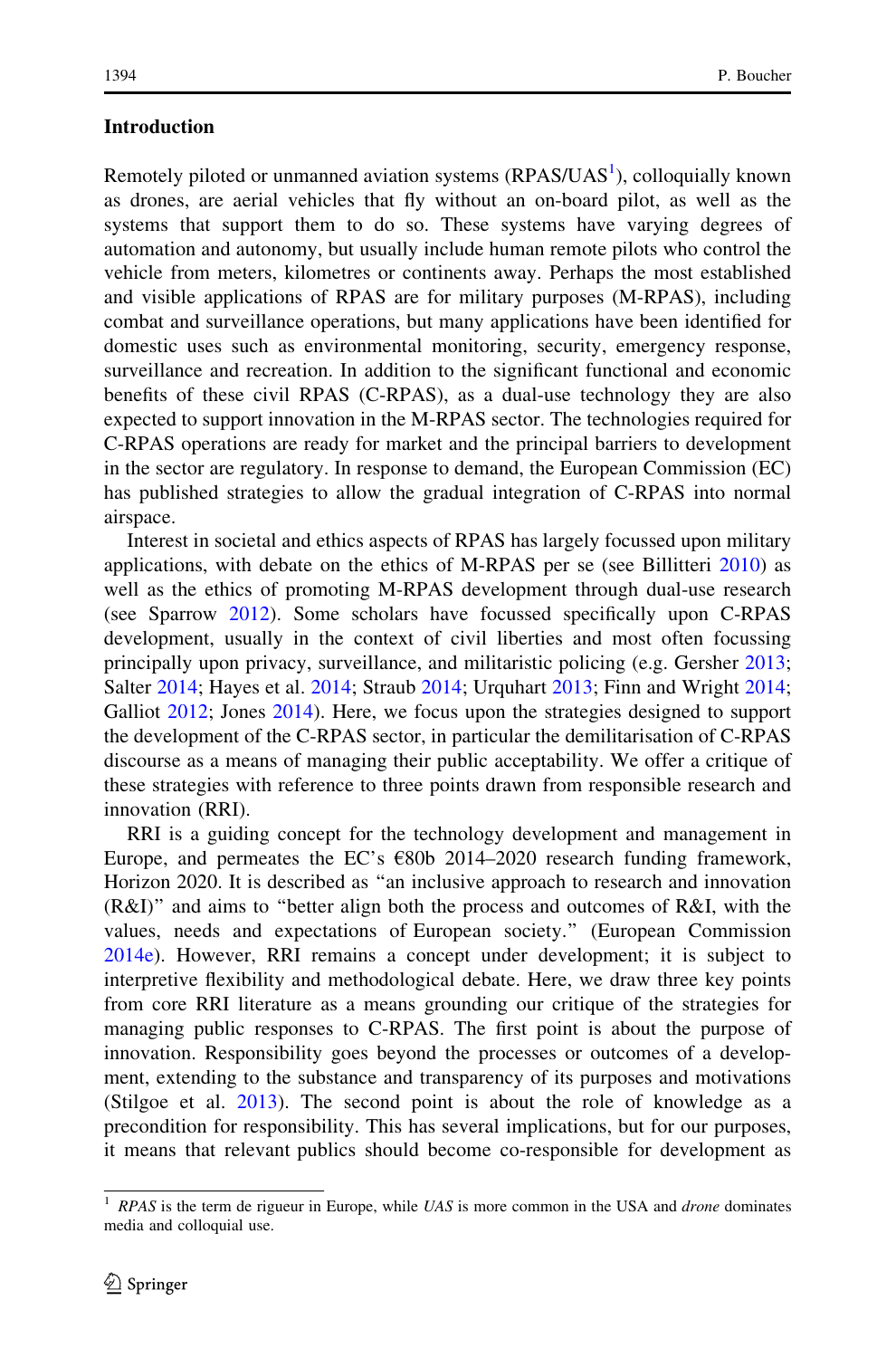agents equipped with adequate knowledge about its motives, aims and conse-quences (European Commission [2013\)](#page-18-0). The third point is that *pushing* a technology without sufficient dialogue at early stages is irresponsible, and can damage development (von Schomberg [2013\)](#page-19-0).

Our central critique of the strategies for managing public acceptance of C-RPAS is that they are designed to minimise widespread recognition of one of the motivations and expected consequences of their development, that is, the expected benefits for the M-RPAS sector. Instead, the strategies seek to emphasise less controversial applications and downplay associations with military drones. In the context of RRI, we present this demilitarisation as an example of technology push (von Schomberg [2013\)](#page-19-0), an irresponsible approach to development whereby acceptance is sought by reducing the scope of debate and, in particular, debate about the full range of motivations for and expected outcomes of development. We also show how the approach may be self-defeating, leading to increased resistance to the technology, with examples of failed attempts to demilitarise C-RPAS discourse by avoiding the use of the word 'drone'. While it may be possible to argue that the technology per se is irresponsible, the critique here rests solely upon the strategies for gaining public acceptance as articulated in the Roadmap produced by the European RPAS Steering Group (ERSG [2013b\)](#page-18-0). Our recommendation—also based upon RRI—is that the burden of acceptability is shifted from citizens to the technology. That is to say, we should be seeking means of making C-RPAS development acceptable to citizens, rather than seeking ways of making citizens accept C-RPAS development. In pursuing this agenda, we suggest that a more transparent approach to C-RPAS development could ultimately support the emergence of a more robust sector.

The following section introduces RPAS technology, describing the range of their specifications as well as some potential applications. The "[C-RPAS Development in](#page-5-0) [Europe'](#page-5-0)' section describes the European strategy for introducing C-RPAS in domestic airspace, from early consultations in 2009 to the roadmap that has remained the key reference point for European policy since its publication in 2013. Section "Recognising the Dual Use of RPAS" highlights how various stakeholders have explicitly recognised and celebrated dual-use aspects of C-RPAS technology, before ''[Killing Machine to Robot Helper: Demilitarising Visions of RPAS'](#page-13-0)' section describes strategies designed to manage public acceptability of C-RPAS by avoiding militaristic associations of C-RPAS. In the final section, this contrast is considered in the context of RRI.

## The Technology

RPAS refers to a system, extending beyond the unmanned vehicle to include ground stations (where control units and remote pilots are based) and communications infrastructures. Within the broad definition of RPAS lie a diverse range of systems and vehicles. Some differences between these RPAS are immediately apparent, such as the size or weight of vehicles. Other differences are more subtle, such as the medium of communication between the vehicle and the ground station.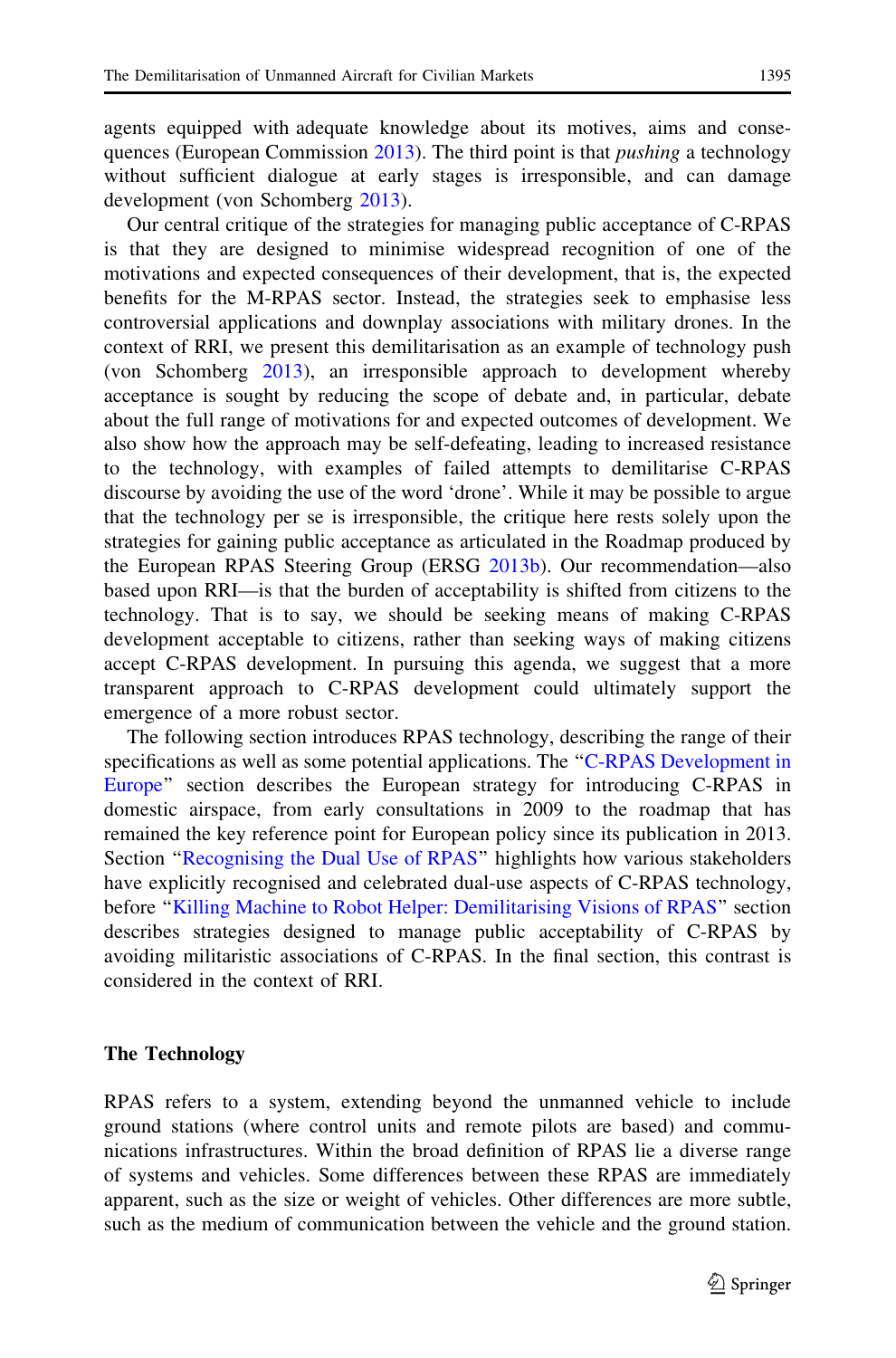These technical differences are particularly important in regulations and the logistical management of RPAS, including the definition of the phases of airspace integration.

The distinction between RPAS and other UAS is defined by the extent of autonomy and automation delegated from the pilot to the system. Automation levels range from those that are fully piloted from a remote location to those that are fully automated. There are also several points in-between, with some manoeuvres triggered automatically through autonomous monitoring of conditions. Depending upon system priorities, autonomous manoeuvres may have priority over, or be overridden by, the commands of a remote pilot. The International Civil Aviation Organisation (ICAO) and current EC plans will only permit autonomous manoeuvres to override pilot command in extraordinary circumstances such as communication failure or imminent collision risk. The UAS technologies beyond this definition, featuring greater autonomy, are also quite well developed and, while integration is not currently planned, it could plausibly follow a successful period of development in the RPAS sector.

RPAS vehicles are often organised by their weight, with 150 kg defining the boundary between heavy and light vehicles. In Europe, light vehicles are regulated at a national level while heavy vehicles are regulated at a European level. The 150 kg threshold has been described as arbitrary (Finn and Wright [2014](#page-18-0)). The difference in regulatory treatment above and below this threshold could fragment development and, ultimately, have a distorting effect upon the market. Two variables are often used to capture the complexity of RPAS operations; the operating altitude and the line of sight (LOS) from the remote pilot station (RPS). Unlike the weight threshold, these are not arbitrary but capture the complexity of the operational requirements for flight. At low-altitudes, up to 150 m (below the level where manned aircraft fly), RPAS are further differentiated by their LOS from the RPS. In the simplest scenario, the vehicle remains in *direct visual LOS* from the RPS, usually within 500 m. Where this is not possible, *extended visual LOS* describes operations where the vehicle is not directly visible to the pilot and a support crew based in a second location is used to maintain visual LOS. Where this is not possible, the situation is described as beyond visual LOS, and support technology is required to monitor movement. At high-altitudes, 150 m, RPAS may share airspace with manned aircraft and so safe integration is crucial making the situation more complicated than lower altitude flights. In a radio LOS, a direct connection is maintained between the vehicle and the RPS. Where this is not possible, beyond radio LOS, more sophisticated communication channels such as satellite are required.

These distinctions are based upon the specifications of the system, and are often used to support the management of the technology in regulatory or logistic contexts. Many discussions about RPAS, however, are less focussed upon the physical specifications of the technology and more upon its applications, as well as the motivations for and consequences of their development. The uses of the technology are also particularly important when evaluating it in terms of ethical principles, social values, and grand visions such as RRI. Applications of RPAS can be organised into four major categories; military; non-military governmental;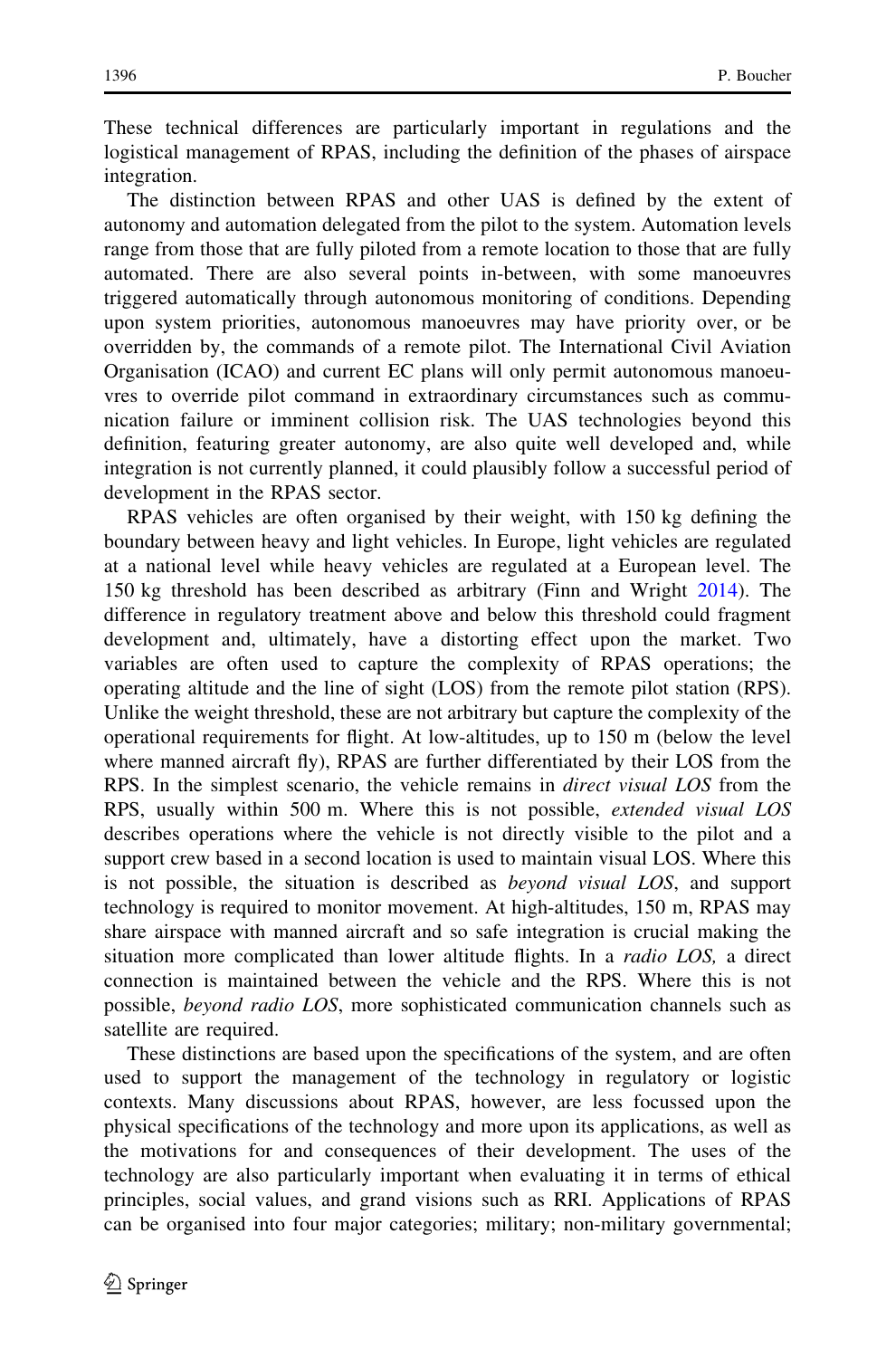commercial; and personal/recreational. There are several examples within each category, some already routinely performed, many at a pre-market demonstration stage and others in the category of predictions, promises and imaginaries of varying plausibility. While an exhaustive list would be unwieldy and futile, the following paragraphs present an overview of each category of use with some key examples.

By far the most visible and debated applications of RPAS fall under the military category (M-RPAS), particularly surveillance and combat applications in the War on Terror. M-RPAS can be piloted from an RPS at the other side of the world, distanced from immediate danger, as well as the mechanisms and consequences of their actions. This clearly presents a lower risk to combatants, a key advantage of M-RPAS over manned aircraft. However, some critics have argued that they may contravene the just war principle that an army should not risk reduce risk to their own soldiers by means that increase risk to civilians within enemy territory (Billitteri [2010\)](#page-17-0). Others have suggested that their efficiency makes military operations more attractive, effectively promoting a more aggressive foreign policy, including military action in foreign territories that are not officially defined as warzones, such as Pakistan and Yemen (Sparrow [2009\)](#page-19-0). Counterarguments hold that military drone strikes comply with international law and are justified by the principle of self-defence and are an appropriate response to the characteristics of modern warfare, whereby enemy combatants are not readily distinguishable from civilians (Billitteri [2010](#page-17-0)). These, and several other ethical and legal arguments for and against M-RPAS, are often debated in policy, academia and the mainstream media (for a European summary, see Dworkin [2013](#page-18-0)).

The state may also deploy RPAS in non-military, civil operations. These C-RPAS are most often associated with security and surveillance applications, such as policing and border patrol. Other areas where governments have used C-RPAS include forest management, fire services, air sampling, search and rescue, and infrastructural maintenance. The motive is often value for money, with C-RPAS achieving the same (or higher) performance standards as manned aircraft more efficiently and economically. Furthermore, they present options for performing operations in dangerous or uncertain contexts, such as emergency response, with a lower risk to personnel.

Commercial and industrial applications could include internet provision, agricultural monitoring, entertainment, advertisement, security and surveillance, infrastructural maintenance, and delivery services. Some applications offer new capabilities, while others allow safer, more efficient, or 'sexier' performance of existing tasks. RPAS are also well suited to so-called 'dull dirty and dangerous' where unmanned solutions are preferred. Some such applications have achieved media interest, such as the rather fantastical, headline-grabbing reports about drone delivery services for pizzerias and bookshops. These stories have attracted some mainstream debate about privacy, safety and liability.

Several applications of C-RPAS are outside commercial and state activities, such as recreation, creativity or some other community or individual purpose. Many enthusiasts are organised into substantial communities with websites, forums and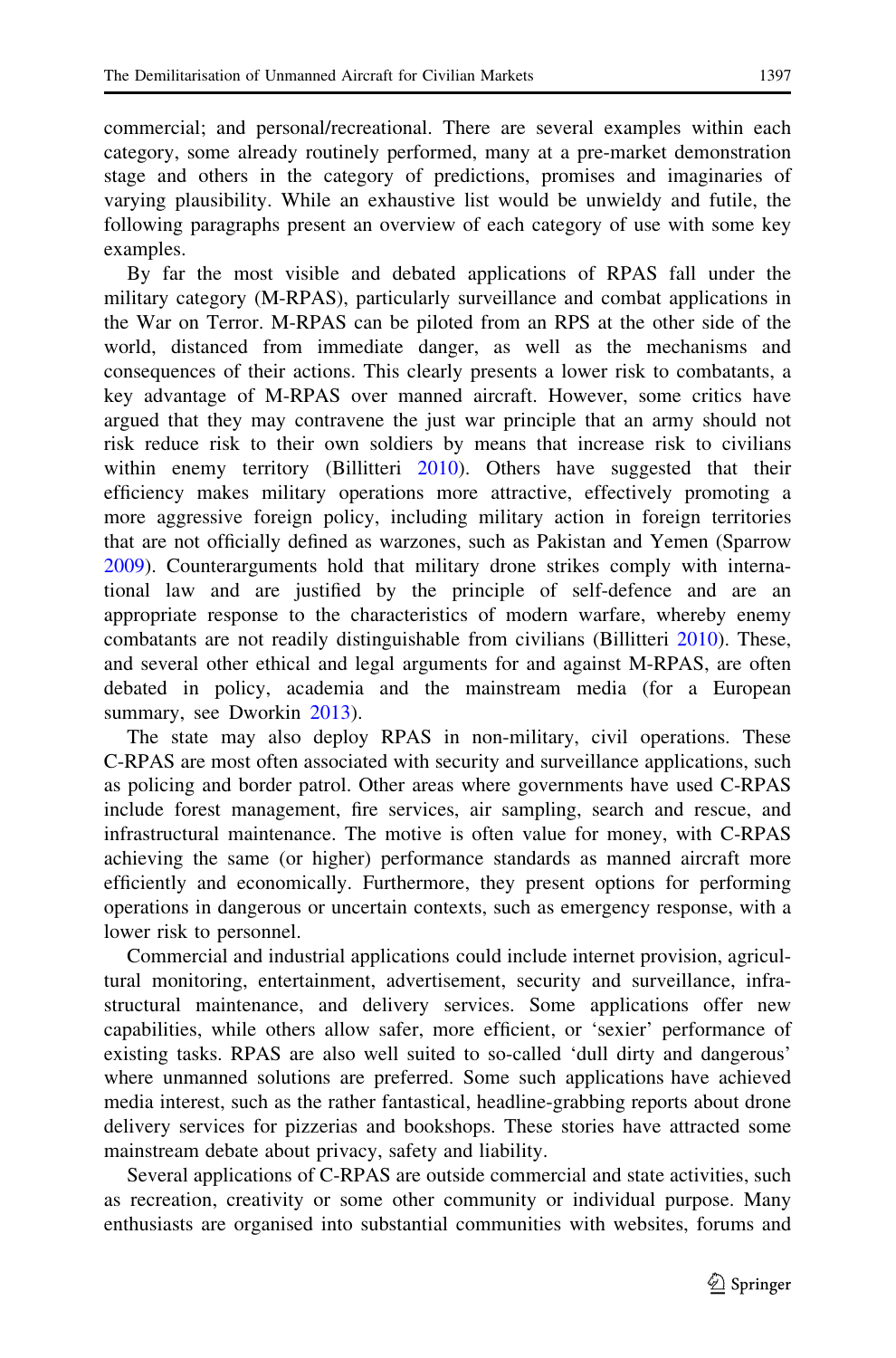<span id="page-5-0"></span>meetings.<sup>2</sup> Many participants appear to have the technical skills to build and modify their own C-RPAS from prefabricated kits or their own original designs, depending upon their level of expertise. These communities are generally supportive to other members new and old, and an 'open source' attitude to innovation is adopted, whereby ideas and solutions are shared across open platforms. Some such RPAS applications have community oriented aims, such as education, creativity, empowerment and activism. Despite the legality of personal uses of RPAS often being unclear, there is a growing market for off-the-shelf products for responsible and rogue users alike.

There is substantial crossover amongst these categories of applications and technologies developed and sold for one purpose can be used for another. For example, an RPAS designed to monitor air may be used by the military to identify potential chemical threats to ground troops, by the government to ensure compliance with air quality regulations, by industry to provide information and forecasting services and by individual 'citizen scientists' to monitor their industrial neighbours. RPAS base vehicles are highly customisable and can be configured with different payloads to deliver various marketable services for government, commercial, recreational and military purposes. Several niche applications that may not otherwise have attracted sufficient investment to fund their own development are made financially viable by the provision of a core technological base that can be modified for a wide range of mainstream and niche purposes. An illustrative product is Microflown AVISA's vector sensors, which can detect sounds, locate their source and initialise actions. The devices are promoted for landing support and mid-air anti-collision systems, valuable in many application domains, as well as for target acquisition systems, detecting gunshots and artillery fire and pinpointing their sources as potential targets (Microflown AVISA [2012](#page-19-0)). It is clear that innovations such as these, as well as greater miniaturisation and economies of scale, will provide benefits across a wide range of RPAS applications for both civil and military purposes.

# C-RPAS Development in Europe

In Europe, C-RPAS above 150 kg are controlled at a European level by the European Aviation Safety Agency (EASA) while those under 150 kg remain under national rules. While some Member States authorise flights in normal airspace, the EC has responded to pressure to support the development of a European C-RPAS market by harmonising rules. This started with a three-part consultation on RPAS from 2009 to 2012. The first stage being a hearing on light unmanned aircraft led by the erstwhile DG Energy and Transport, the second a high-level conference organised by the EC with the European Defence Agency and the third a set of five workshops organised by DG Enterprise and Industry (DG ENTR) and DG Mobility and Transport (DG MOVE) in 2011–2012. Following these consultations, the

<sup>&</sup>lt;sup>2</sup> DIY Drones [\(www.diydrones.com](http://www.diydrones.com)), for example, described as 'the leading community for personal UAVs'.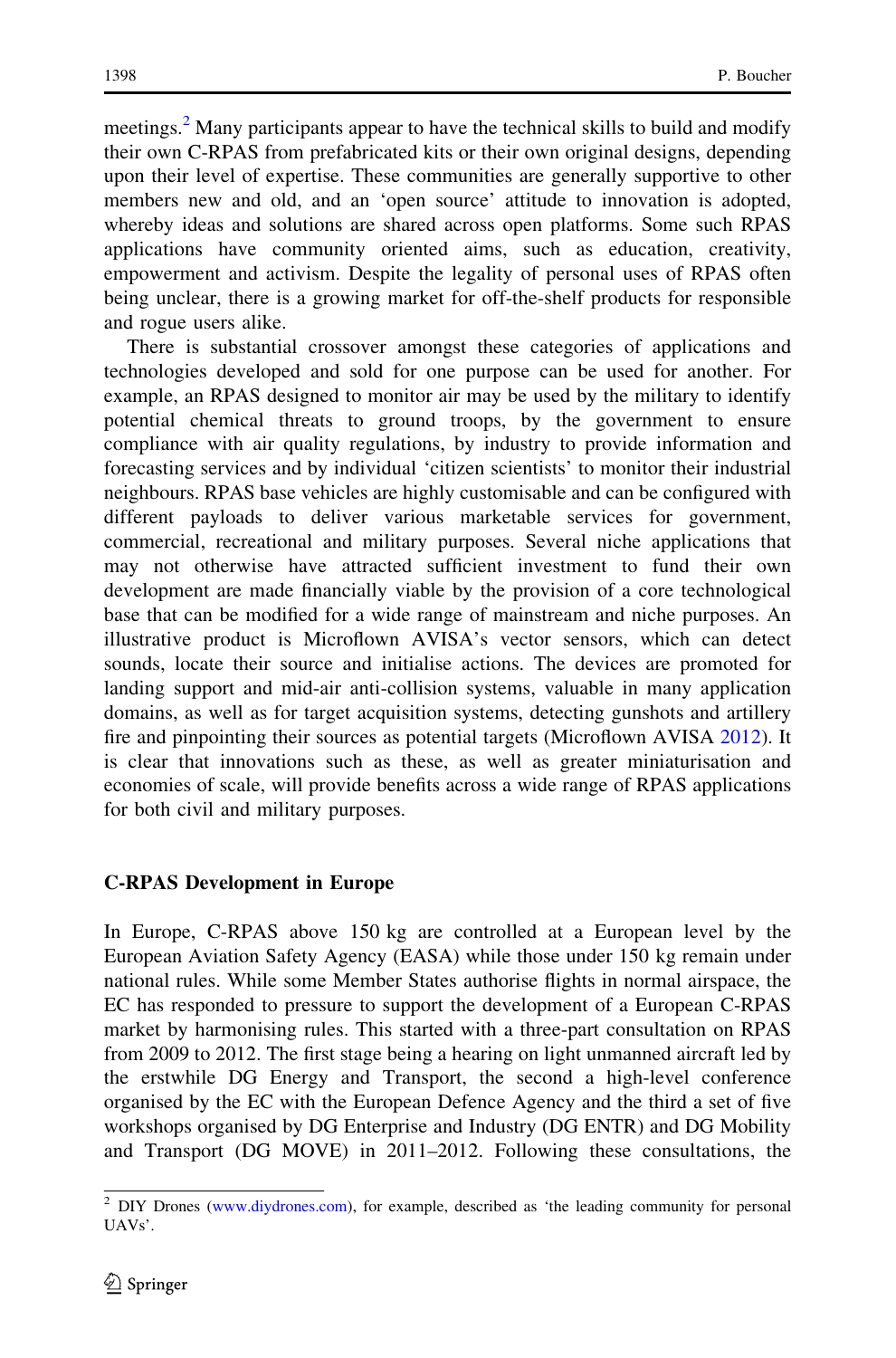insights were brought together into a Working Document (European Commission [2012\)](#page-18-0), and the European RPAS Steering Group (ERSG) was established to plan a series of activities that would lead to the initial integration of RPAS in European airspace by 2016. The ERSG roadmap (ERSG [2013b](#page-18-0)) was delivered in June 2013, setting out several challenges, issues and potential remedial steps. It is not law, but a unified call for action produced by a range of key stakeholders under the guidance of several Commission services, wherein it remains a key document. The following subsections describe these steps in more detail, highlighting the development of ideas raised early in the consultation process to actions recommended in the roadmap, in particular the strategies for managing public acceptance described in its appendix on social issues (ERSG [2013a\)](#page-18-0).

# The Hearing

The hearing (European Commission [2009](#page-18-0)) gathered 49 European experts from a range of sectors, many of which were government authorities. At the time, interest was not limited to remotely piloted applications but also automated systems, so the term UAS was applied. They identified significant potential for civil applications and anticipated major growth by 2015, particularly in lighter UAS,  $\langle$ 150 kg, where costs are lower. The benefits of these UAS were rehearsed in the context of a wide range of economic and effective operations including firefighting, search and rescue, police work, air monitoring, first response, road collision monitoring and 'persistent, on-demand observation' allowing sustained surveillance without pausing for crew replacement. They recognised that military applications dominated the UAS sector, and underlined the role of non-military UAS in offsetting the cost of military UAS; ''the future military market for unmanned aircraft alone is insufficient to effectively amortise the high costs of development'' (European Commission [2009,](#page-18-0) p. 2).

The cited benefits of UAS development extended to a truly massive, albeit unspecified potential for a wide range of spin-off products and services, comparable with that prompted by space exploration. The main barrier to this development was seen as regulatory. ''Once a legal framework exists, a totally new aerial work service supply industry should spout rapidly'' (European Commission [2009,](#page-18-0) p. 10). The barriers were considered surmountable and the hearing report recommended regulations and to expedite the development of the market. For our purposes, it is noteworthy that many of the issues identified during this first hearing had a strong influence in shaping the subsequent consultations and, indeed, the eventual roadmap for supporting a European C-RPAS sector. In particular, it identified three key motives for C-RPAS development that remained throughout the subsequent consultations. These are the functional benefits of C-RPAS themselves, the economic benefits of a European sector, and the benefits to the M-RPAS sector.

# The High-Level Conference

The next part of the consultation period was the high-level conference (European Commission [2010](#page-18-0)). This gathered representatives of EU institutions, member states and military, industry and aviation sectors including the US Federal Aviation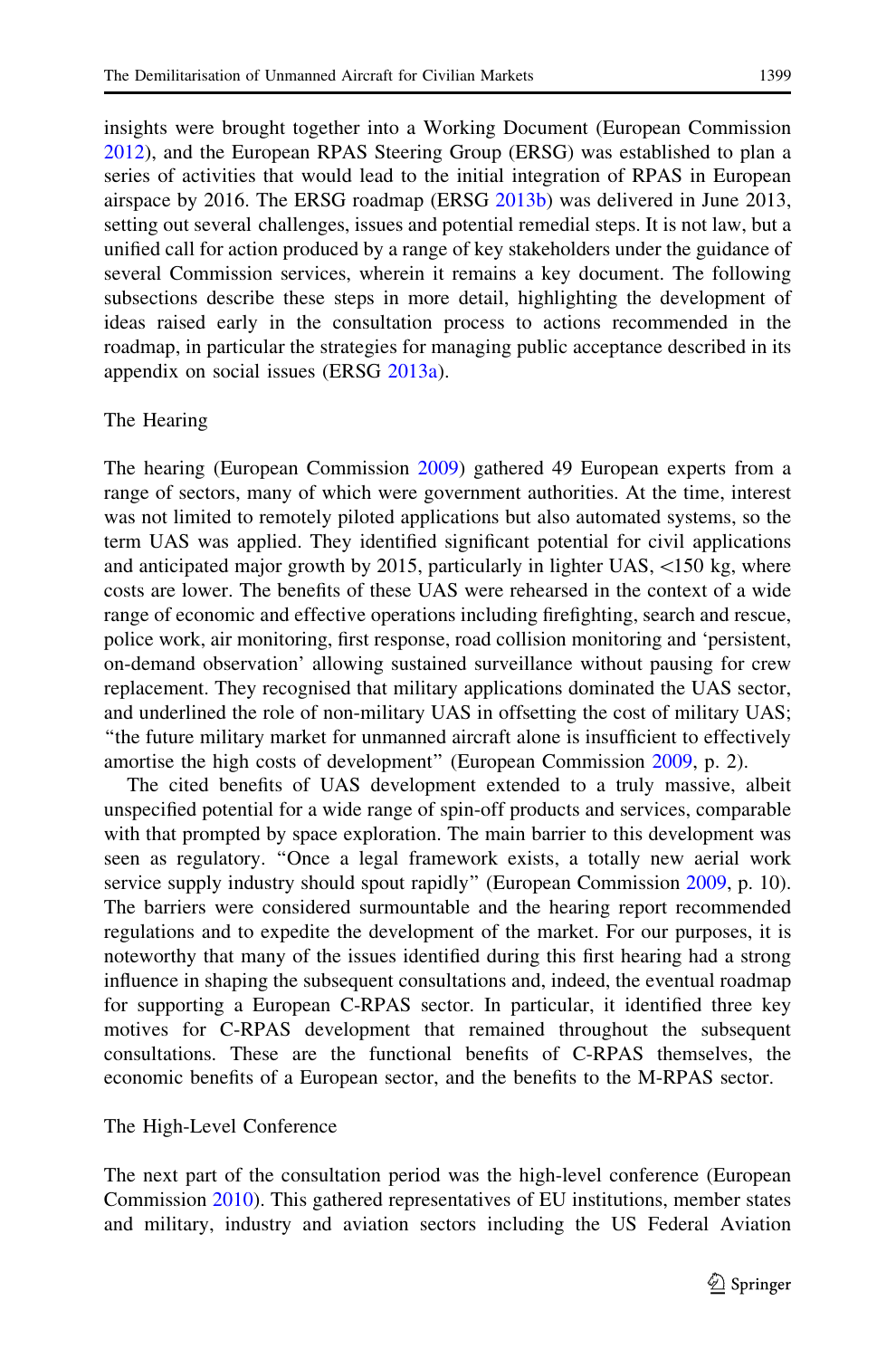Authority. Echoing the previous hearing, the potential value of the UAS market was reiterated and the need to remove constraints upon the market was underlined. They agreed to set up a group—comprised of representatives of Member States, relevant European and international organisations, user groups and public authorities —to respond to these issues. Reinforcing once again that benefits for M-RPAS were a motive and expected consequence of C-RPAS development, it was agreed that the ''high level group will integrate the military representatives in order to ensure that the dual nature of UAS operations shall be addressed from the outset'' (European Commission [2010,](#page-18-0) p. 3).

The Five Workshops

In the third phase of the consultation, five workshops were held, focusing on industry and markets, airspace integration, safety, societal dimensions and research and development issues. In each, a range of experts and stakeholders were invited to share perspectives, concerns and suggestions for the sector. The fourth, on societal dimensions, is most relevant here. It was held in November 2011 and had four sessions- issues related to the general framework; responsibility, liability and insurance; privacy and data protection; societal impacts, acceptance and ethics. It is clear that the content of these sessions was highly influential in the corresponding sections of the subsequent roadmap.

Most importantly for our purposes, concerns were raised about C-RPAS' surveillance capabilities and that citizens may be uncomfortable with the RPAS because of their association with military and police applications. With regards solutions, it was suggested that public acceptance could be secured by informing citizens of the advantages of RPAS, that a transparent process should be adopted and an open debate about acceptable uses promoted, and that 'privacy by design' approaches may help ensure a 'societal compliant use' of C-RPAS. This represented the first serious consideration of public acceptability of C-RPAS, highlighting concerns about potential opposition, particularly in sensitive applications such as policing and surveillance. While the ideas of transparency and open debates about acceptance uses of RPAS appear promising in the context of RRI, the idea of informing citizens of RPAS' advantages suggests an imbalanced approach to informing debate. Indeed, there is no strategy for informing citizens of the disadvantages of C-RPAS development, nor for promoting debate on unacceptable uses.

## The Working Document

The three stages of this consultation process were brought together in a working document (European Commission [2012](#page-18-0)). The content of the report closely follows the expert opinions gathered during the consultation. It is at this point that interest was explicitly limited to remotely piloted vehicles and the terminology in reportage changed accordingly from UAS to RPAS. The working document reiterates the potential functional and economic potential of the technology, and the need for coordinated removal of the barriers to market development. The expectations for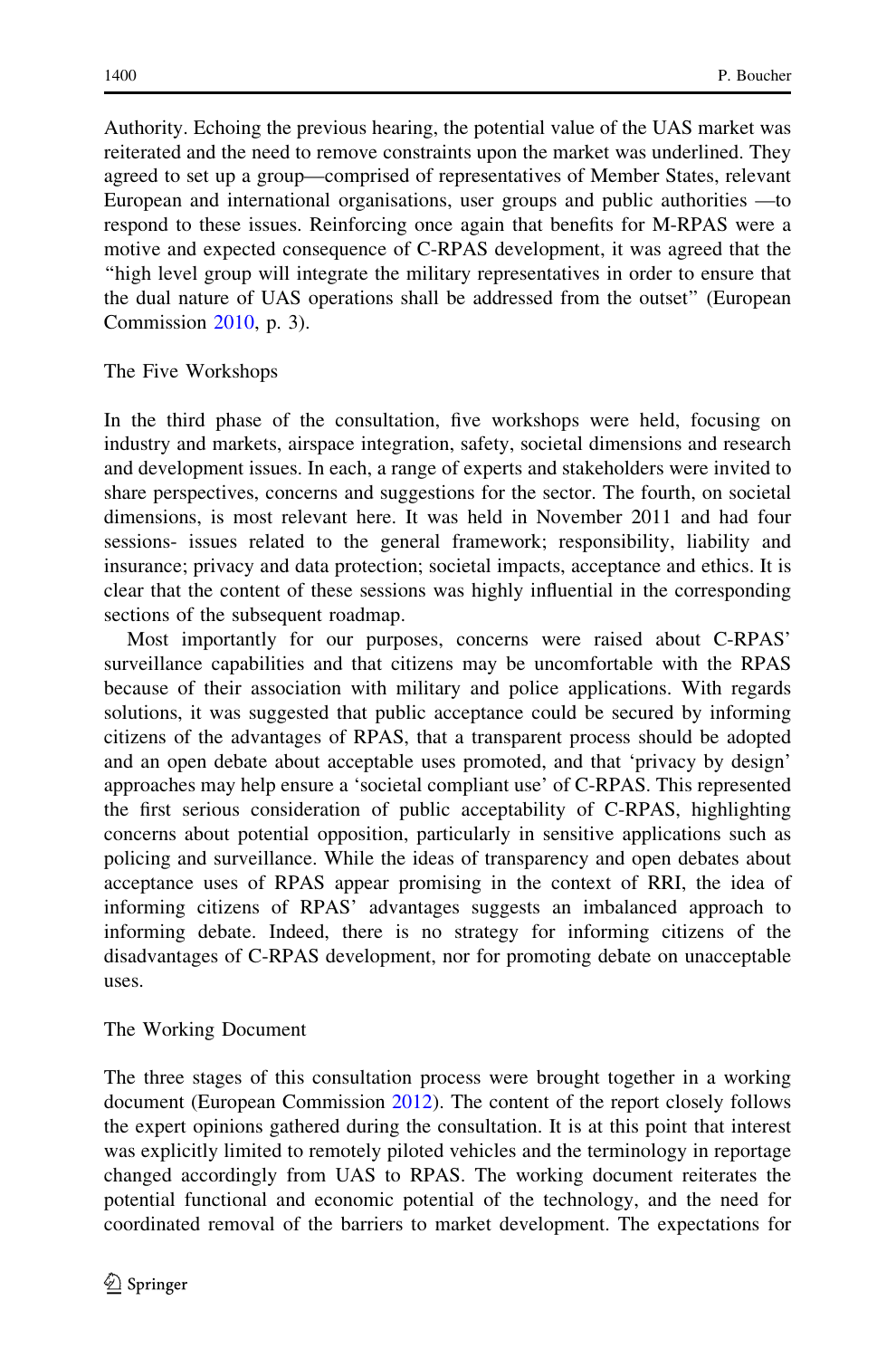growth were high and extended well beyond concrete calculations to the prediction that unpredictable markets would emerge. Echoing earlier comparisons with space flight, the reports establishes an analogy in the innovation potential created by the development of the iPad.<sup>3</sup> The document also referred to the benefits accruing to the military when M-RPAS are used for non-military purposes. These 'mutualisation' benefits include financial income generated through the provision of services (operations, training, etc.) and opportunities for military pilots to build experience. Support for the sector was considered urgent because, if delayed, development would shift elsewhere. The USA had announced ambitious plans around the same time and it was felt that Europe should not 'lag behind', potentially missing opportunities.

Finally, the working document also considered three societal aspects of RPAS development that were raised during the consultation. The first was the need to state the potential benefits of RPAS, particularly their application in crisis management situations, which provide relatively clear and uncomplicated social benefits. The second concerned issues with responsibility and liability, ensuring operations are adequately monitored and insured. Third, privacy and data protection aspects were considered. The report suggested that no regulatory change would be required at a European level because European law already protects citizens from infringements of privacy<sup>4</sup> and data protection,<sup>5</sup> although it supported the introduction of defences against intrusions during the design stages. Finally, the report also expressed concern that public unease around RPAS, resulting from their association with military applications, could cause problems. It suggested that public confidence and support could be raised through transparency, consultation with bodies such as the European Group on Ethics, and clearly defining which applications would be permissible and which would be forbidden. Here we see that the three key motives for, and expected consequences of C-RPAS development remained as economic benefits, functional capabilities, and benefits accruing to the military sector. We also see the concern about public opposition to their use.

## The ERSG Roadmap

Following these consultations, the ERSG was set up to produce a roadmap for the integration of RPAS into European airspace. It was delivered in June 2013, and built upon the momentum of the consultations described in the previous sections, as reflected in much of its content and the way the issues are structured (ERSG [2013b\)](#page-18-0). It identified 104 government non-military (state and public sector) and 98 civil (largely commercial) operations, and stated that 250 RPAS based businesses were working on around 400 products. Most of these were specialist SMEs working on

<sup>&</sup>lt;sup>3</sup> "The current market for commercial RPAS services is practically non-existent ... It is expected that once the barriers limiting RPAS flight will be removed the understanding of the RPAS potential will quickly spread amongst potential users creating new markets of aerial services, in the same way that iPad created an entirely new and unpredicted market for mobile data services.'' (European Commission [2012\)](#page-18-0).

<sup>&</sup>lt;sup>4</sup> In the Charter for Fundamental Rights, which enshrines the right to private life and family life.

<sup>5</sup> In Directive 95/46/EC and its 2009 revision, which differentiated between commercial and state use of data.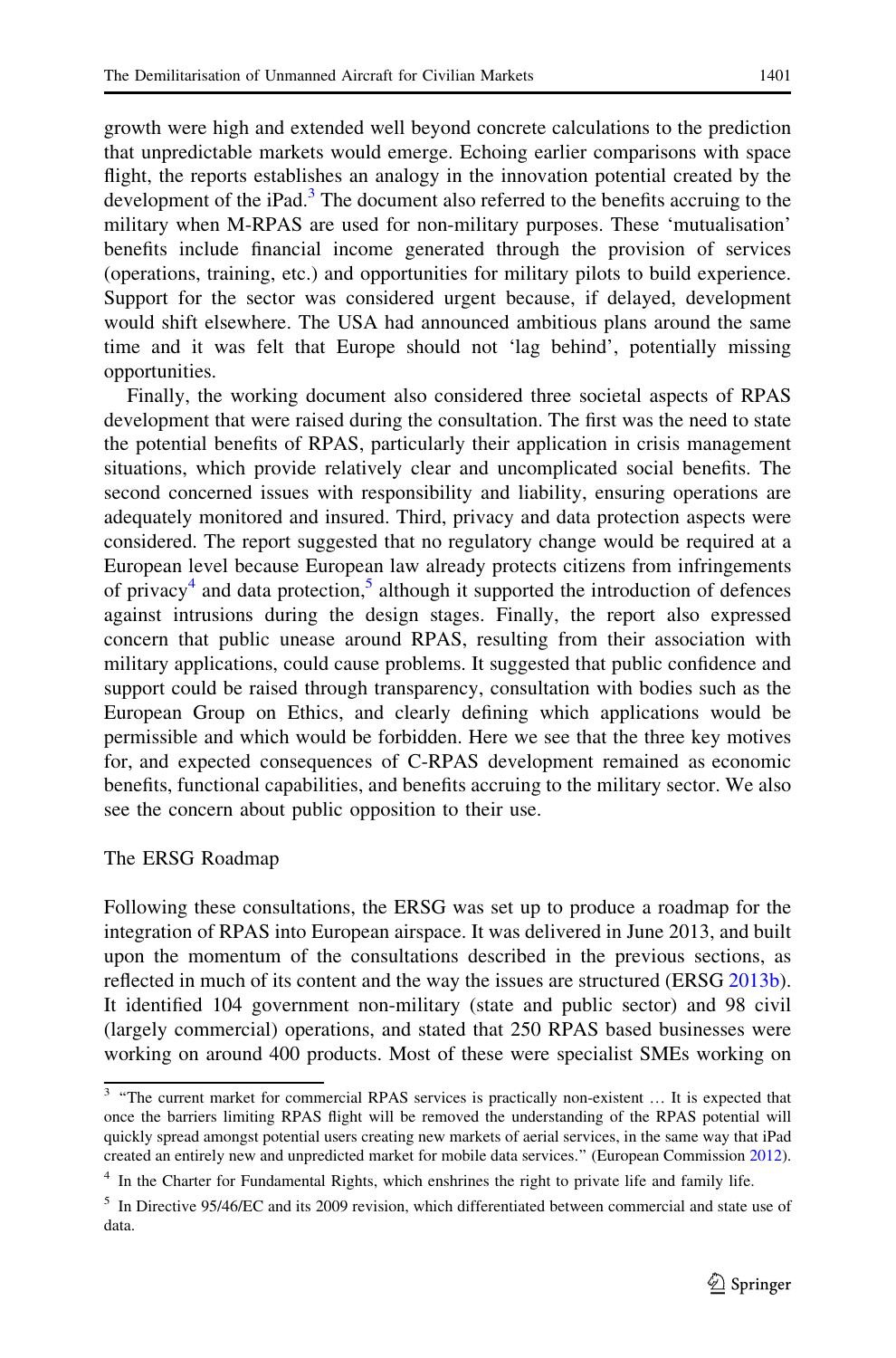products at a pre-market stage. The roadmap called for regulatory support to overcome the barriers presented by fragmented regulations. In doing so, safety is considered paramount and it is essential that airspace integration would not present any degradation of standards or place new demands upon existing practices in the manned aircraft sector. C-RPAS must be considered equivalent to manned aircraft in terms of air-traffic control and safety requirements. All operators must be certified by a RPAS authority, which would ensure that the appropriate standards are met, and all RPAS pilots would be required to obtain valid licences. The roadmap itself is a proposed schedule for the staggered integration of C-RPAS into normal airspace. The four stages in Table 1, below, refer to a gradually increasing complexity, with higher altitudes, longer lines of sight, more densely populated areas, and greater trans-European harmonisation.

The roadmap also describes several activities to accompany these stages of integration. These are organised into three categories, each with its own dedicated annex to the roadmap; regulations, strategic research and societal impacts. The most relevant for our purposes is the third annex on societal issues, which is organised into three areas. The first, third party liability and insurance, anticipates the possibility of incidents and compensation claims. It is necessary to establish the responsibilities and liabilities of various actors involved in operations and to ensure that each is capable of providing compensation, perhaps through a mandatory third party insurance scheme. The second area is security, responding to the threat of deliberate misuse, perhaps through malicious use of rogue C-RPAS or hijacking legitimate C-RPAS through physical or electronic means. The third area is protection of privacy and personal data. Following the insights gathered during the consultation, the roadmap considers these to be adequately protected by existing European legislation, with Member States responsible for their national implementation. As additional safeguards, the roadmap recommend Member States to consider their current implementations of Directives in the context of a developed C-RPAS sector, and that privacy-by-design methods may help ensure the protection of citizens' rights. Integrating privacy and data protection measures during the design stage, privacy-by-design could ensure that data is deleted by default, rather than requiring operator action. The roadmap then moves on to consider potential public opposition to C-RPAS, stating that it ''is important to modify the vision of ''killing machines'' they [citizens] have right now due to the actually military-

| 2013      | Some limited, light C-RPAS flights under strong regulations without harmonisation                                                                                                                                                                      |
|-----------|--------------------------------------------------------------------------------------------------------------------------------------------------------------------------------------------------------------------------------------------------------|
| 2014–2018 | Increased harmonisation and daily operations within visual and extended visual LOS,<br>including urban areas; possibly low-altitude operations beyond visual LOS in isolated<br>areas; some operations at higher altitudes in less congested airspace; |
| 2019-2023 | Licenced pilots operate in most airspace categories; full integration at low altitudes,<br>regardless of LOS, expanding to more populated areas; public EU flights complying with<br>different sets of national regulations                            |
| 2024-2028 | Operations in most airspace alongside manned aircraft; common rules envisaged for public<br>EU flights; cross border EU flights without special authorisation of excessive<br>administrative burden.                                                   |

Table 1 The integration of C-RPAS into European airspace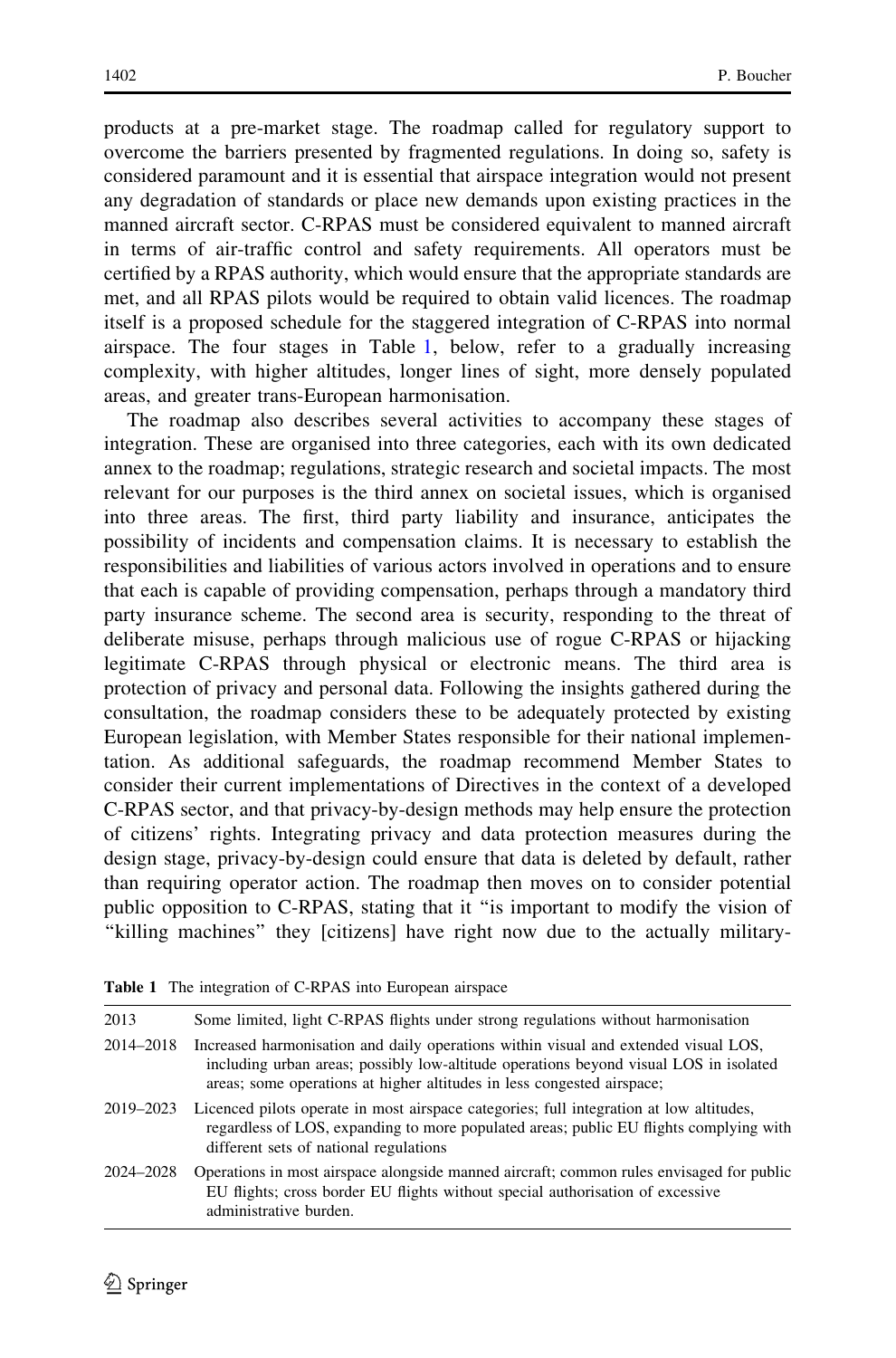<span id="page-10-0"></span>specific utilisation and to some catastrophic movies." (ERSG [2013b,](#page-18-0) p. 30). This approach implies that the military framing is unjustified, and that it should be corrected. However, the synergies and crossovers between the two sectors were recognised at several points throughout the hearings and consultations described here. In the following section, we highlight how the connection between M-RPAS and C-RPAS has been identified and nurtured by several key actors. We focus upon those involved in the EC's consultation process described in the previous sections, although we also illustrate the thoroughgoing acceptance of these connections with reference to military strategy documents and communities of users.

## Recognising the Dual Use of RPAS

As a dual-use technology, the innovation and economies of scale anticipated for C-RPAS will also benefit the M-RPAS sector. As mentioned in previous sections, these synergies were recognised early in the EC consultation process and were encouraged by a wide range of actors. In this section, we explore this recognition in greater detail. First we revisit the C-RPAS consultation period to highlight how dual-use was encouraged throughout the process leading to the publication of the roadmap before exploring narrative and structural support for dual-use in wider settings; military analyses of C-RPAS and recreational RPAS activities. We do not consider these synergies between C- and M-RPAS, nor the recognition of them, as critique in themselves. Rather, we present them as a point of contrast with the strategies for managing public acceptance.

## In EC Consultations on C-RPAS

First, we established in the previous section that the relationship between M-RPAS and C-RPAS was considered from the beginning of the EC consultation period. Even 2 years before this process, a 2007 study commissioned by the EC noted that while the C-RPAS market at that time relied upon the innovation capacity of M-RPAS, a threshold may be reached where the reverse relationship would emerge with the military re-adapting innovations from C-RPAS (Frost and Sullivan [2007\)](#page-18-0). As the consultation gathered pace, confidence in the synergies grew and dual-use became an established driver of C-RPAS development. One of the key challenges identified for the sector in the 2009 hearing was the need to support broad RPAS development by sharing costs across civil, security and defence sectors because ''the future military market for unmanned aircraft alone is insufficient to effectively amortise the high costs of development'' (European Commission [2009](#page-18-0), p. 2). The recognition of RPAS' dual-use character is also clear during the second part of the consultation period, the high-level conference, which gathered representatives of EU institutions and EU Member States together with military, industry and aviation bodies from around the world (European Commission [2010](#page-18-0)). There, two points were agreed. First, that a ''commonly agreed civil-military regulatory framework should favour dual utilisations of the unmanned systems and the development of costefficient solutions by the European industry'' (p. 2) and, second, that the ''high level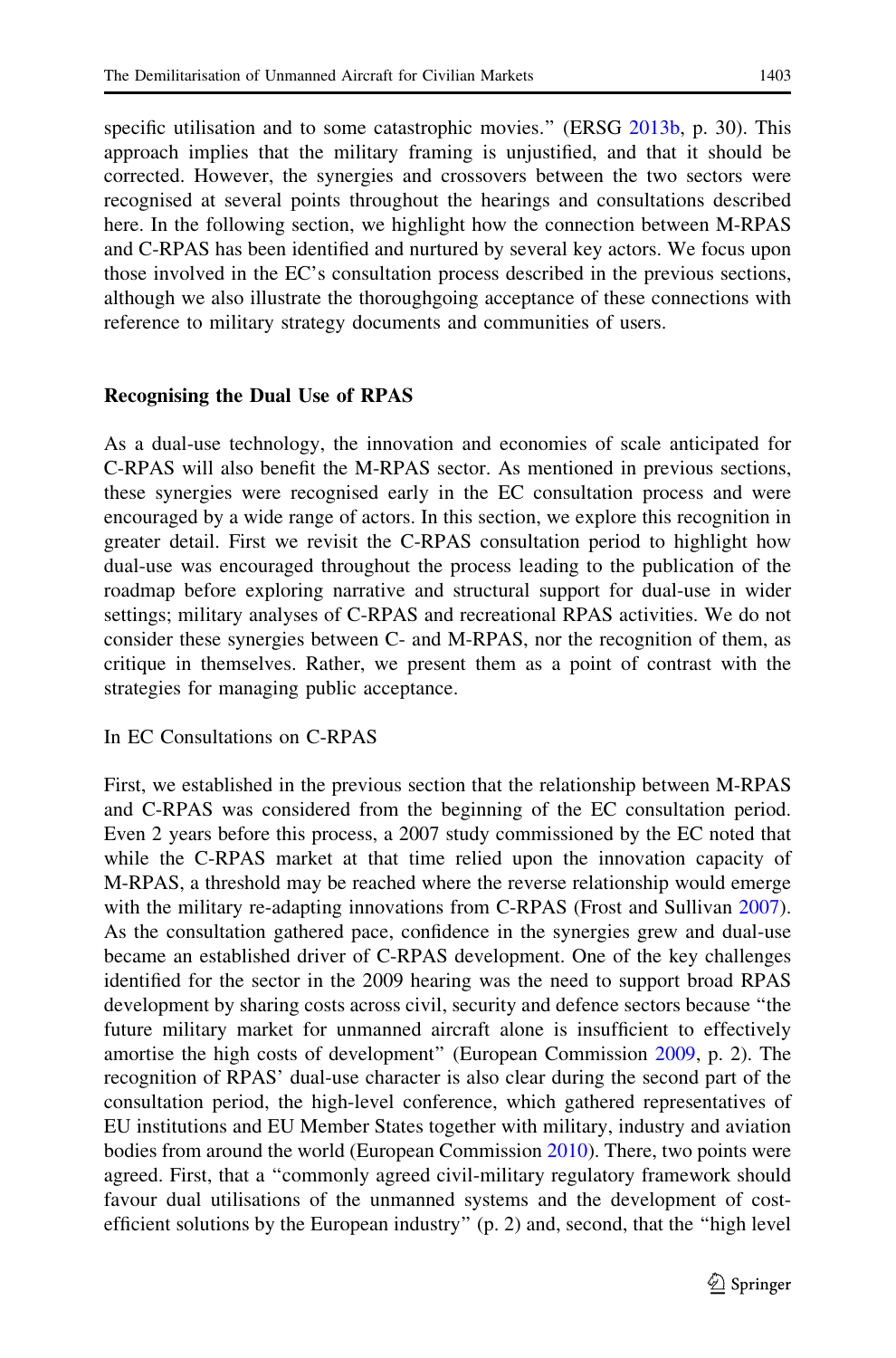group will integrate the military representatives in order to ensure that the dual nature of UAS operations shall be addressed from the outset'' (p. 3). In the final working document on C-RPAS before the roadmap, the use of M-RPAS for civil purposes was described as 'mutualisation', recognised as an opportunity to improve performance and reduce costs. Performance would be improved though the increased scale and range of missions performed, allowing operators to gain experience and expertise. The cost of M-RPAS programmes would be offset by revenue generated by providing training and also operational services in the civil domains, citing governmental activities such as border surveillance as an example case (European Commission [2012\)](#page-18-0). In this sense, C-RPAS development would not only benefit M-RPAS development through its greater innovation capacity and economies of scale, but also more directly as civil operations can be outsourced to the military.

## In Military Strategy for M-RPAS

It is clear that the EC, and in particular those involved in the consultation, hold the synergies with M-RPAS as one of its key motives for, and expected outcomes of C-RPAS development. However, we can also point to broader evidence, from outside the RPAS consultation, of benefits to M-RPAS being an expected outcome of C-RPAS development. International security scholar Clouet noted that, just as the domestic market for personal weapons in the USA has brought many advantages to its military strength by reducing the costs of gun development and production, a large market for C-RPAS would benefit the M-RPAS sector. The difference is that the benefits that may be accrued for M-RPAS do not come from a large domestic market for *weaponry*, but for *electronics*, such as sensing devices. This 'shuffles the cards', presenting an opportunity for some nations that have fallen behind in global arms races to strengthen their global military position (Clouet [2012\)](#page-18-0). This line of thinking is echoed in several documents of military strategies for the future of M-RPAS. For example, at a thematic meeting on defence, the European Council welcomed European C-RPAS development and highlighted the importance of dualuse research to enhance military capabilities and strengthen the defence industry (European Council [2013](#page-18-0)). Documents from the UK's Ministry of Defence were more specific, recognising the strategic importance of C-RPAS development for the 'future battlespace': ''UAS offer an opportunity to capitalise on commercial sector developments and offer rapid technology insertion. Breakthroughs in the civil sector could be rapidly transferred to military use'' (Ministry of Defence [2011,](#page-19-0) 6–12). They also recognise the economic reality of a strong commercial sector which not only breeds innovations that are useful to the military sector, but may actually be the main source of technological development for the military, such that the future development of M-RPAS rests upon commercial development:

''The changes in world economies over the last 2 decades mean that the military sector is now dwarfed by the economic size and power of the commercial sector. Except perhaps for space, new developments in military systems are therefore likely to come from specialised development of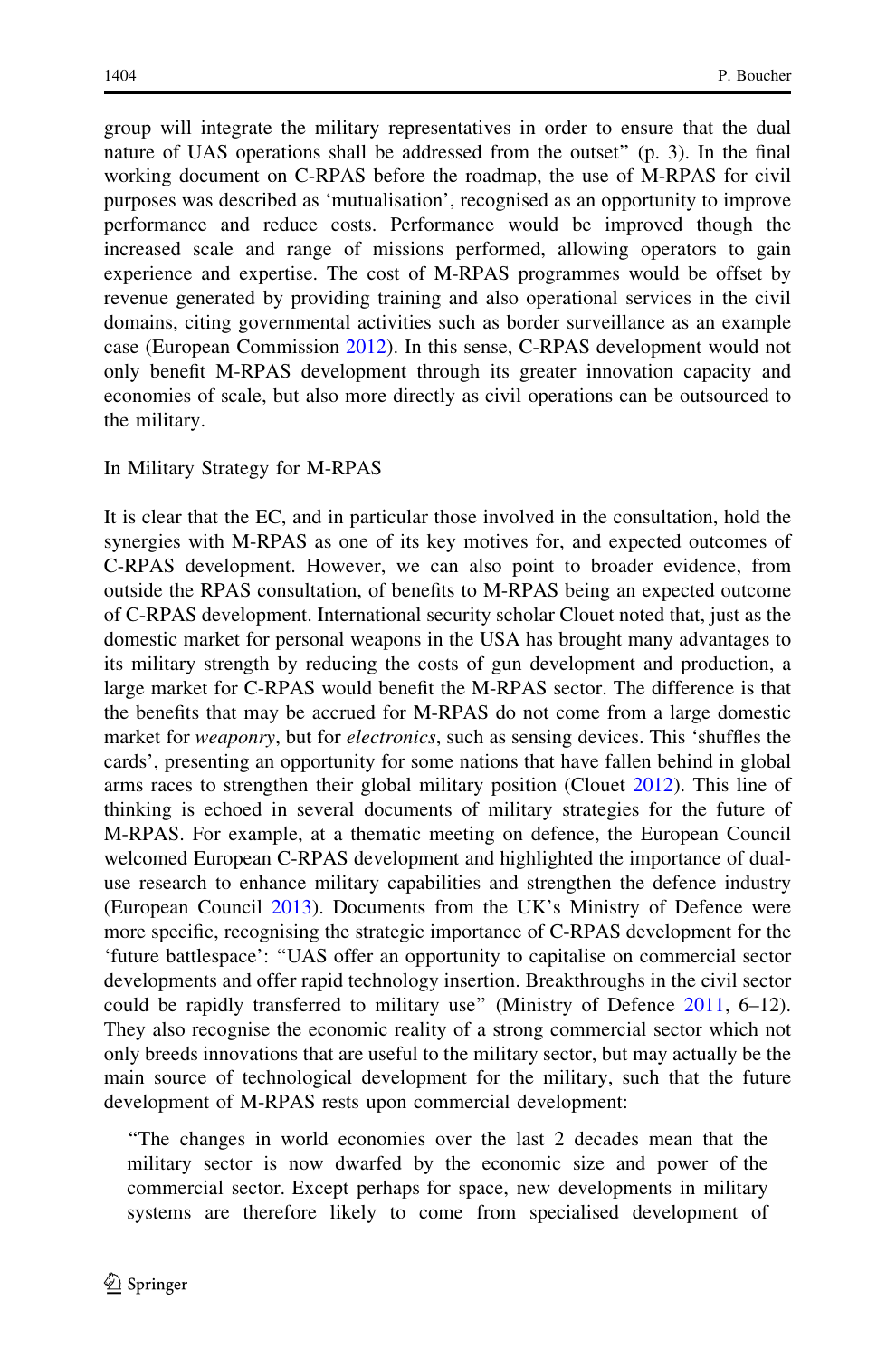commercial systems rather than vice versa. It is to the commercial sector that we must look for the delivery of future disruptive technology.'' (Ministry of Defence [2011,](#page-19-0) 6–13)

Amongst C-RPAS Enthusiasts

Dual-use aspects of RPAS have also been recognised and given both narrative and structure support amongst some communities of RPAS enthusiasts. In an example from a US public hearing, a respondent expressed his appetite for domestic drones for self-defence: ''[W]e have the entire debate flipped. What we should be talking about is how promptly and quickly the FAA is going to move to recognize the self defense rights of all Americans to deploy drones in many different varieties in order to provide self defense'' (FAA [2013](#page-18-0)). The development of a weaponised personal RPAS sector appears unlikely, and is not aligned with the recreational, communitybased, and small-scale commercial interests of most C-RPAS enthusiasts. Singer, for example, paints domestic security options in a different light, pointing out that "one man's hobby may be another man's plot"  $(2012)$  $(2012)$ . However, the military 'fetish' of C-RPAS development is not only for rogue individuals. Here, we conclude our discussion of how C-RPAS developments' benefits to M-RPAS are widely recognised by showing narrative and structural support for dual-use in some mainstream recreational C-RPAS activities.

The International Aerial Robotics Competition (IARC) has been running for several years, offering prizes to teams that complete missions designed to encourage innovation in the sector. The most recent competition involved navigating an obstacle course and retrieving an object under a set of predefined conditions (see IARC [2013](#page-19-0)). It had a strong military framing, with the scenario designed as a counterterrorism operation (see video; IARC [2014\)](#page-19-0). The competition rules were described in the form of a top-secret mission from the 'the Chief of the Bureau of Covert Actions' which would be set in a 'security compound near Rafq in the Hesamic Republic of Nari'. Competitors were required to design a vehicle that would autonomously enter a pseudo Islamic terror cell's compound without detection, either avoiding or destroying its surveillance systems. The ability to read Arabic would support its self-navigation to an office where it would retrieve a USB storage device and replace it with a dummy before escaping the compound. The scenario was presumably designed to 'spice up' an otherwise rather dry technical exercise but, given the plethora of metaphors that could have been deployed for the same set of RPAS manoeuvres, the military theme remains an interesting selection and is an illustrative example of the popularity of militarist narratives amongst some RPAS enthusiast organisations.

A second C-RPAS competition, UAVForge, did not exhibit the same narrative militarism but was explicitly designed to capitalise upon dual-use aspects of C-RPAS to support M-RPAS development. Since 1958, the Defense Advanced Research Projects Agency (DARPA) has been the primary innovation engine of the US military, with a mission to maintain the technological superiority of the US military and a ring fenced \$2.8b budget (Shachtman [2012\)](#page-19-0). In 2011–2012, along with Space and Naval Warfare Systems Center Atlantic (SSC Atlantic, a US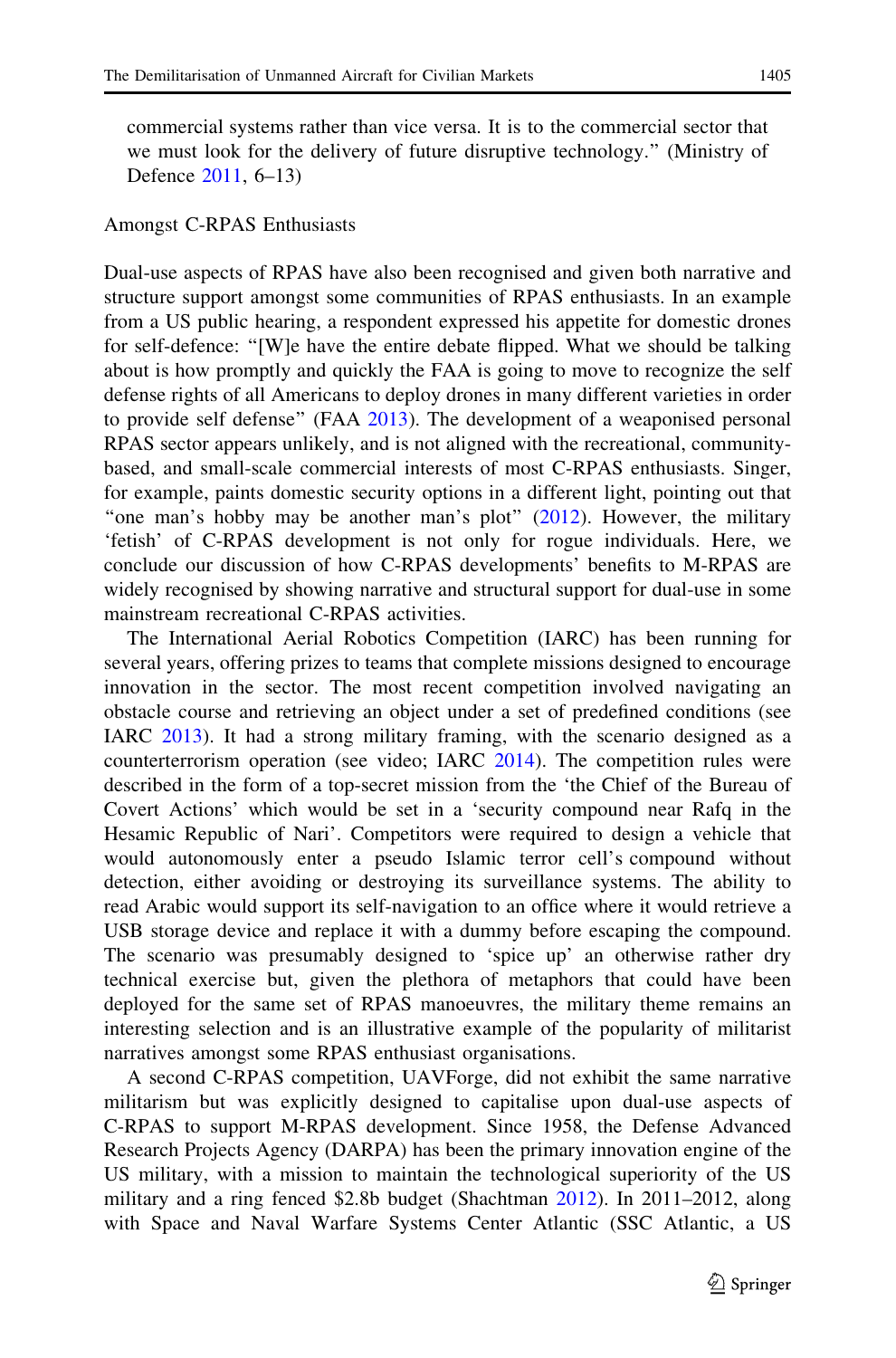<span id="page-13-0"></span>intelligence agency within the Navy), they organised and hosted the UAVForge competition to harness citizen-led innovation to produce military grade equipment and promote innovation in the military UAV sector. A DARPA representative described the aims of the competition; ''a capability of military relevance … We seek to lower the threshold to entry for hobbyists and citizen scientists, hoping to yield greater innovation, shorter timelines, better performance and more affordable solutions.'' (Federal News Service [2011](#page-18-0)). They provided a virtual environment for international collaboration in designing and building UAVs and offered \$100k, a manufacturing subcontract and an 'exclusive operational military demonstration' to the winners. The narrative militarism of IARC was absent, but the operation was designed with M-RPAS in mind. For example, the UAV had to be contained in a 'soldier portable' rucksack, it had to find and navigate to an identified observation point without being detected by surveillance systems and 'perch' there, sending real-time images back to the operator (DARPA [2012](#page-18-0)).

These points demonstrate the recognition of the relationship between military and C-RPAS development amongst a wide range of actors. Revisiting the ESRG (2013) roadmap strategy for managing public acceptance of RPAS, this strong link between C-RPAS and M-RPAS is also assumed to be held by citizens in their visions of 'killing machines'. At this point, however, the relationship is no longer celebrated in the way described so far, but is considered a point of concern. The strategy refers to the need to modify citizens' visions of C-RPAS to ensure their acceptance. Industry representatives and C-RPAS enthusiasts have also sought to distance the technology from M-RPAS in public-facing material. In the following section, we explore these strategies for the demilitarisation of C-RPAS discourse.

## Killing Machine to Robot Helper: Demilitarising Visions of RPAS

Visions of a technology include how the technology is framed (for example as a solution or a threat to something), and the central metaphors that are used to refer to or explain their role. As discussed, the ERSG roadmap (ERSG [2013a](#page-18-0)) highlighted concerns about potential public opposition to C-RPAS. It argued that citizens hold a Killing Machine vision of RPAS that stems from military use and media depictions of the technology, and that this should be changed (p. 30). They also elucidate a strategy of promoting alternative visions. This strategy is built upon aspects of C-RPAS development that citizens would recognise as beneficial, and has two stages. First, to identify the aspects of RPAS development that are most widely recognised as beneficial and familiar to citizens and, second, to use this information in 'coordinated actions'. This is distilled into a specific recommendation that captures the simplicity of the approach:

''Description of the issue: The RPAS are actually not known or just known as ''killing machines.

Proposed solution: Give to the citizens a different vision'' (p. 36)

Alternative visions of C-RPAS, to replace that of the 'killing machine', are not articulated, although we may draw some inspiration from the two other motives and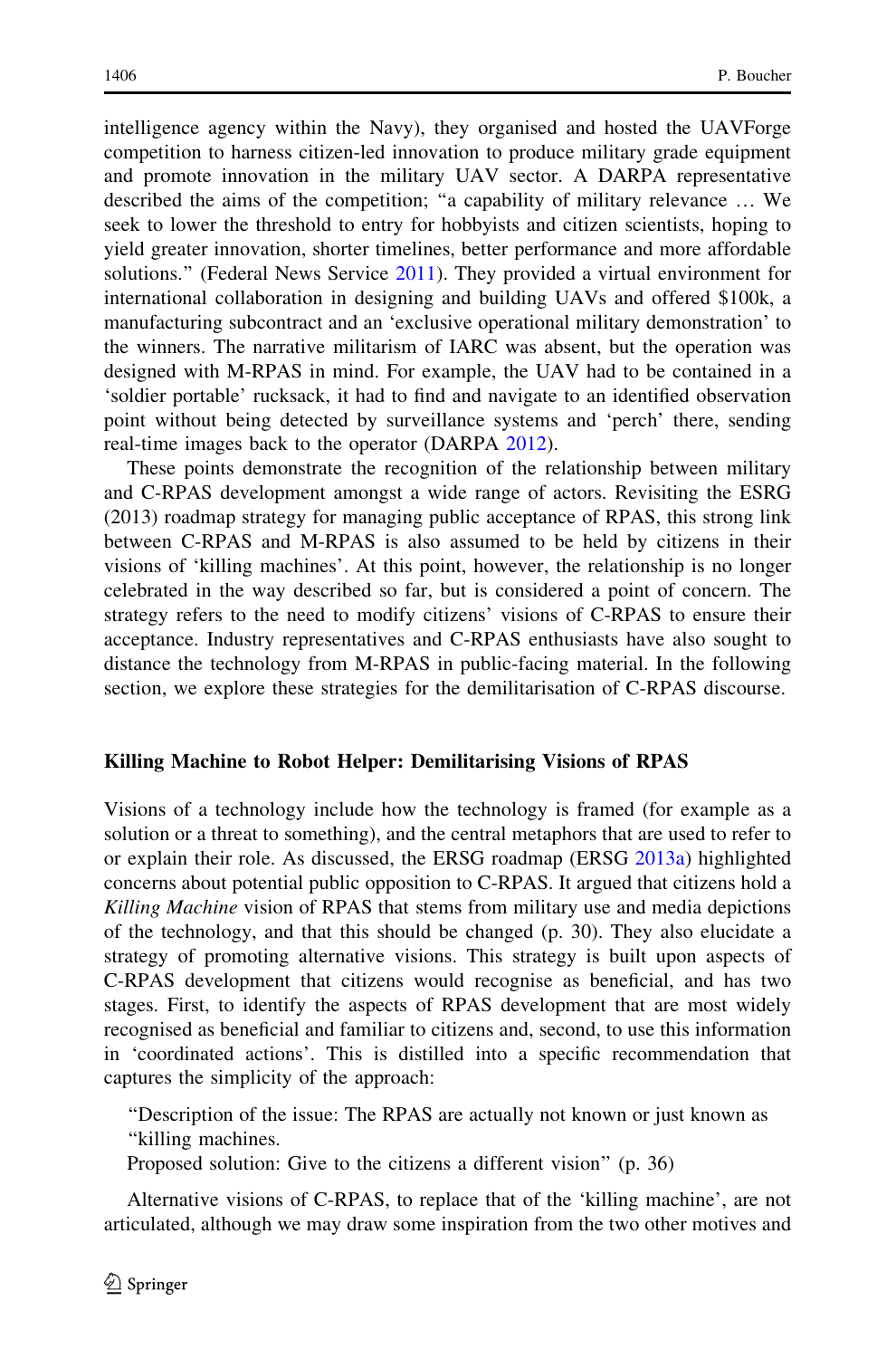expected consequences of C-RPAS development (aside, that is, from their benefits to the M-RPAS sector). These are their functional benefits and economic potential. The first can be captured as a *Robot Helper* vision of C-RPAS as assistants in the tasks that are too dull, dirty, dangerous, difficult or expensive for human presence. Here, RPAS are the enablers of services that deliver social value more effectively and at a lower cost. The second can be captured in a *New iPod* vision of C-RPAS as a revolutionary technology that will spearhead innovation and the inception of new services in other sectors. These predictions go beyond direct, specific advantages—such as improvements in communications or aviation technologies—extending to further unspecified spin-offs on a scale described as *beyond prediction* through comparisons with other technological milestones including space flight (European Commission [2009\)](#page-18-0), the iPod (European Commission [2012](#page-18-0)) and the internet (European Commission [2014d\)](#page-18-0). These New iPod and Robot Helper visions are quite compatible and are often deployed together, for example in a recent Communication from the EC to the European Parliament and the Council (European Commission [2014a\)](#page-18-0).

While the roadmap does not develop detailed plans for replacing the killing machine vision of C-RPAS, it does introduce some strategies for public communications that, they anticipate, could reduce the possibility of an adverse public reaction. At this point, the roadmap shifts from its previous focus on the different technical specifications of C-RPAS to their different possible uses, arguing that ''it is likely that the public will make a distinction between those operations that provide a ''greater good'' (for example fire fighting or search and rescue) and those operations, which have only limited community benefits'' (p. 39). The strategy is further elaborated, underlining the need for better explanation of the potential benefits of C-RPAS by highlighting some uses that are considered more benign while avoiding discussion of potentially controversial uses. For example, they recommend the C-RPAS community to ''stress the roles RPAS have in conducting humanitarian operations or in testing for airborne toxins, rather than focusing only on the military and security applications'' (pp. 39–40). Finally, it recommends establishing an ad hoc RPAS public acceptance facilitator group, which would be tasked with understanding public perspectives on C-RPAS, conducting short surveys, and identifying the means to gain their acceptance.

Strategies for managing visions of C-RPAS may include strategies to manage the vocabulary associated with it, such as refraining from using the word 'drone' because it is considered to be too strongly associated with controversial military operations and that this association would damage the C-RPAS sector. In some quarters, the 'dword' (as coined by Gosztola [2013](#page-19-0)) has become taboo (Grossman [2013](#page-19-0)), and its use is even disputed in military contexts (see Hammond [2013\)](#page-19-0). Communities of enthusiasts appear to recognise the role of vocabulary in broader visions of technology, and have debated strategies of how to refer to C-RPAS in this context.<sup>6</sup>

<sup>&</sup>lt;sup>6</sup> "Seriously.....QUIT calling them Drones! They are RC QuadCopters! As an aviation photographer, that word (thanks to the media) has turned a pretty awesome gadget thats been around for years, into another one of their Freak Everyone Out Conspiracies'' (Commenter #1 on Couts [2014](#page-18-0)).

<sup>&#</sup>x27;'the more we can use it in normal, non-threatening contexts, the less poignant the ''scary drone!'' talking point will be. Plus, UAV, UAS, and quadcopter all lack the so-called branding power that drone has. I am simply doing what I can to re-brand" (Commenter #2 on Couts [2014\)](#page-18-0).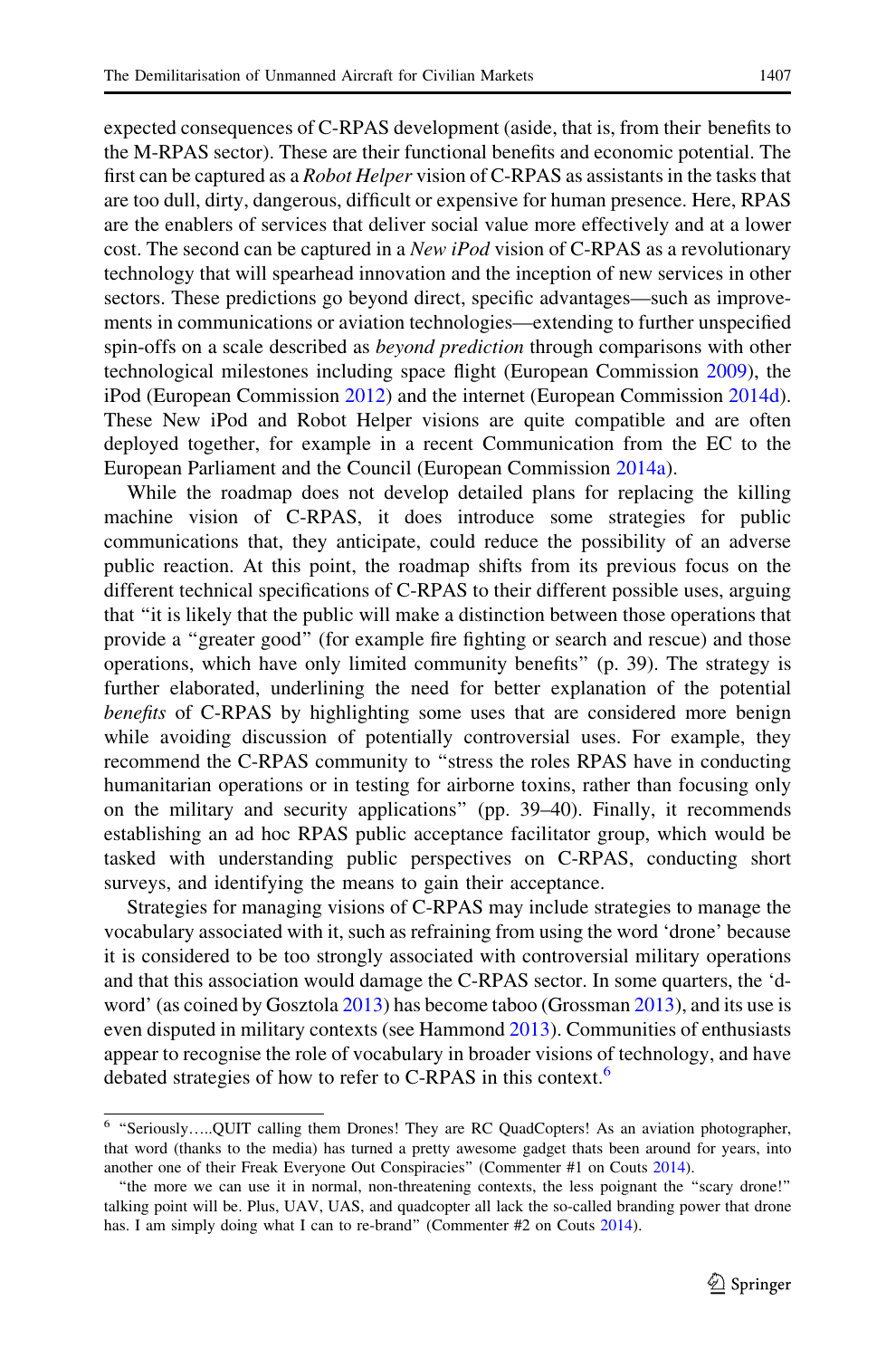Many actors have attempted to manage the vocabulary, often with disappointing results. The Association for Unmanned Vehicle Systems International (AUVSI), which lobbies on behalf of both M-RPAS and C-RPAS sectors, has organised a workshop titled Privacy, Ethics, Perception and Dealing with the "D" Word (AUVSI [2014](#page-17-0)). Their president argued that the ''average person on the street, and even intelligent and informed people, when they think of the word 'drone,' they think of the military, they think hostile, they think weaponised, they think large and they think autonomous'' (Whittle [2013](#page-19-0)). Perhaps unsurprisingly, these efforts have often failed, and have collectively yielded several articles about the 'drone industry that dare not speak its name'. There are several specific examples of attempts to convince journalists to avoid using the word 'drone' backfiring. For example, a CEO's pleas for a journalist to avoid the dreaded nomenclature being cited in the article's opening line—''whatever you write, please don't call it a drone'' (Terris [2013\)](#page-19-0). These episodes illustrate how difficult it is to control language, particularly in the presence of media interest. When proponents are sensitive to the connection between C-RPAS and M-RPAS, they attract attention to the very thing they wanted to disguise and, perhaps more damaging, they attract attention to the fact that they attempted to disguise it.

The EC have mostly referred to RPAS and UAS in their consultation documents and 'civil drones' in public-facing communications (e.g. European Commission [2014b,](#page-18-0) [d,](#page-18-0) [f\)](#page-18-0). Some other policymakers, however, are also considering the role of vocabulary as an important part of the wider vision that is communicated to publics. For example, a UK parliamentarian stated that ''using the term drone on smaller UAVs muddied the debate'' and ''invoked images of the large scale UAVs operated by the military'' (All Party Parliamentary Group on Drones [2013\)](#page-17-0), and a UK Defence Committee consultation on military and civil aspects of RPAS development positioned nomenclature at the top of the agenda; ''defining the terms RPAS, UAS and ''drone'''' (Defence Committee [2013](#page-18-0)).

## The Demilitarisation of C-RPAS: Irresponsible Innovation?

The propriety of M-RPAS and the ethics of dual-use technology development are important topics, but discussion of these issues is not necessary to show that the strategies for managing public acceptance of C-RPAS, as described in the roadmap, do not conform to the concept of RRI. The strength of the relationship between Cand M-RPAS is recognised by stakeholders across the board, with the benefits for M-RPAS consistently identified by policy actors as one of the motives for, and predicted consequences of, the development of C-RPAS. However this contrasts with the visions of and motives for C-RPAS development as presented in the strategies for managing their public acceptance articulated in the ERSG roadmap. As such, the strategies appear disingenuous, as they accept that citizens' perspectives on technologies are important, but decline to present a full understanding of all the motivations for and consequences of development, most notably that a developed C-RPAS sector would benefit the M-RPAS sector. This problem can be captured in the context of RRI.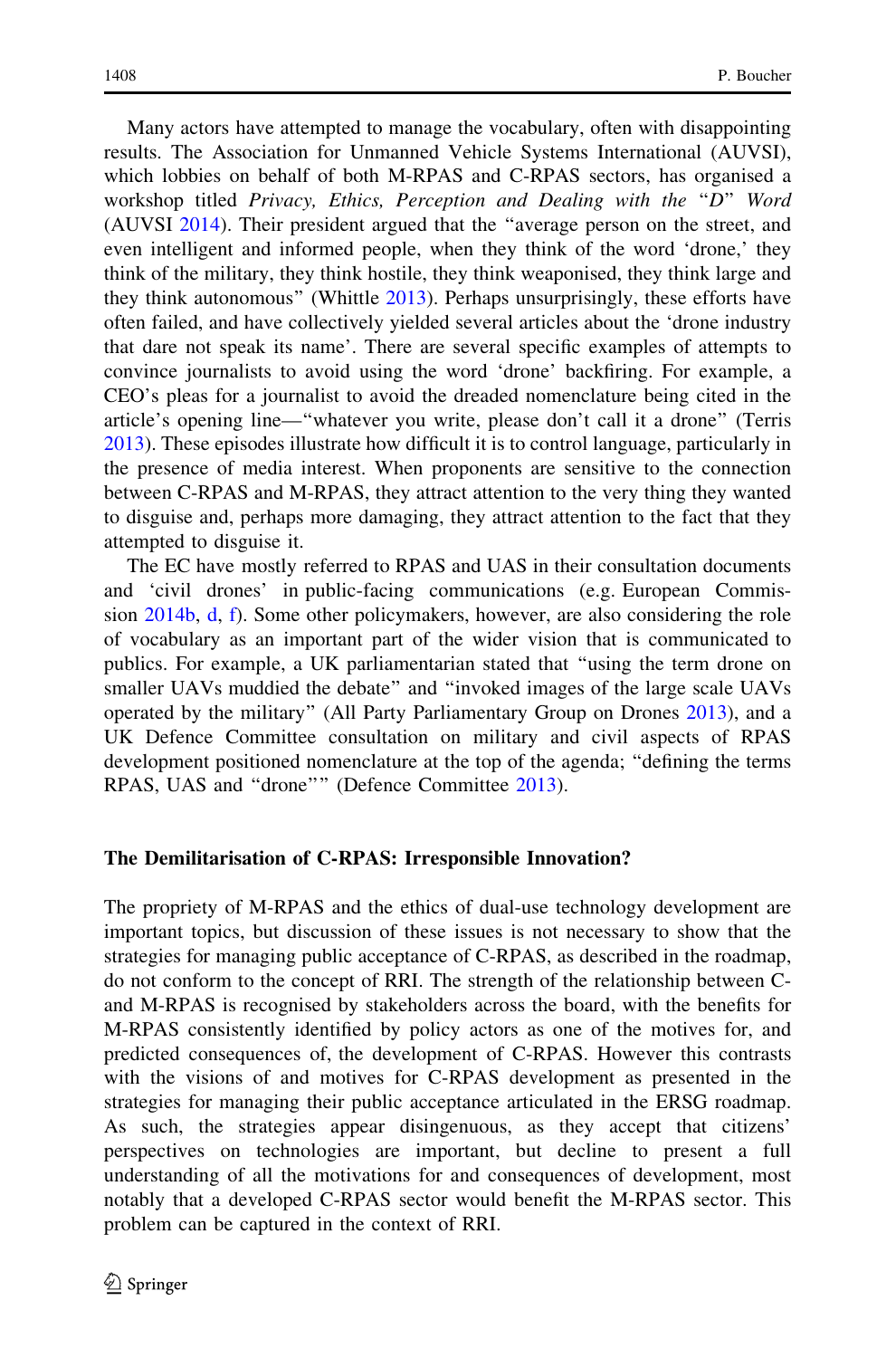Applying RRI to specific research and innovation practices is not straightforward, although guiding frameworks are emerging from academic and policy circles. In the introduction, we outlined three key points from this literature. These are explored in more detail here with reference to the problematic strategies for managing public acceptance of C-RPAS. The first point was that responsibility goes beyond the processes or outcomes of a development, extending to the substance and transparency of its purposes and motivations. In developing a framework for applying RRI to specific projects, Stilgoe et al. [\(2013](#page-19-0)) described moving beyond questions about the products and even the processes of innovation, to interrogate the purposes. This means that, in addition to the direct outputs of an innovation process (the product) and the procedures associated with its management (the process), we must also consider the motivations for an innovation process (the purpose) and their transparency. Proper application of their 'stage-gate' method of assessing projects would require the cooperation of agents in control of C-RPAS development with an independent assessment panel. Nonetheless, we can consider two of their criteria as particularly relevant here; clear communication of the nature and purpose of the project, and mechanisms identified to understand public and stakeholder views (Stilgoe et al. [2013,](#page-19-0) p. 8). These require the assumptions, commitments and framings of the project to be reflected upon and communicated in dialogic engagement with a wide range of stakeholders and publics, a process that has certainly not occurred during the consultation processes described here.

The second point was about the role of knowledge as a precondition for responsibility. A recent report (European Commission [2013](#page-18-0)) proposed that if the consequences of an action are not known—perhaps because of unpredictability or misinformation—then the actor cannot be held accountable for them. This 'criteria excuse' does not apply to deliberate ignorance or professional negligence, but it does mean that responsible innovations must be designed and managed in ''such a way that it provides the relevant persons and stakeholders with relevant knowledge'' (p. 57). While the strategies for managing public acceptance of C-RPAS described here have recognised the importance of public awareness and support, the approach has not been to present a complete and balanced understanding.

The third point was that pushing a technology without sufficient dialogue at early stages is irresponsible, and can damage development. In identifying types of irresponsible research and innovation, von Schomberg ([2013\)](#page-19-0) described technology push with the example of genetically modified (GM) food in the 1990s. Echoing the current discussion of C-RPAS, the irresponsible dimension he identified was not the GM technology itself, but insufficient dialogue amongst actors at an early stage and a regulatory focus upon safety aspects without considering the broader contexts, including social aspects. RRI requires greater stakeholder involvement at earlier stages of development. The innovator must respond to societal needs, which must be defined by societal actors. Such an approach requires the innovator and the societal actors to be co-responsible for the innovation process.

Considering the story of C-RPAS development to date in the context of these warnings, we can point to some specific problems as well as potential remedial action. The EC's C-RPAS consultation process, described in the ''[C-RPAS](#page-5-0) [Development in Europe'](#page-5-0)' section, is well documented in a central portal which is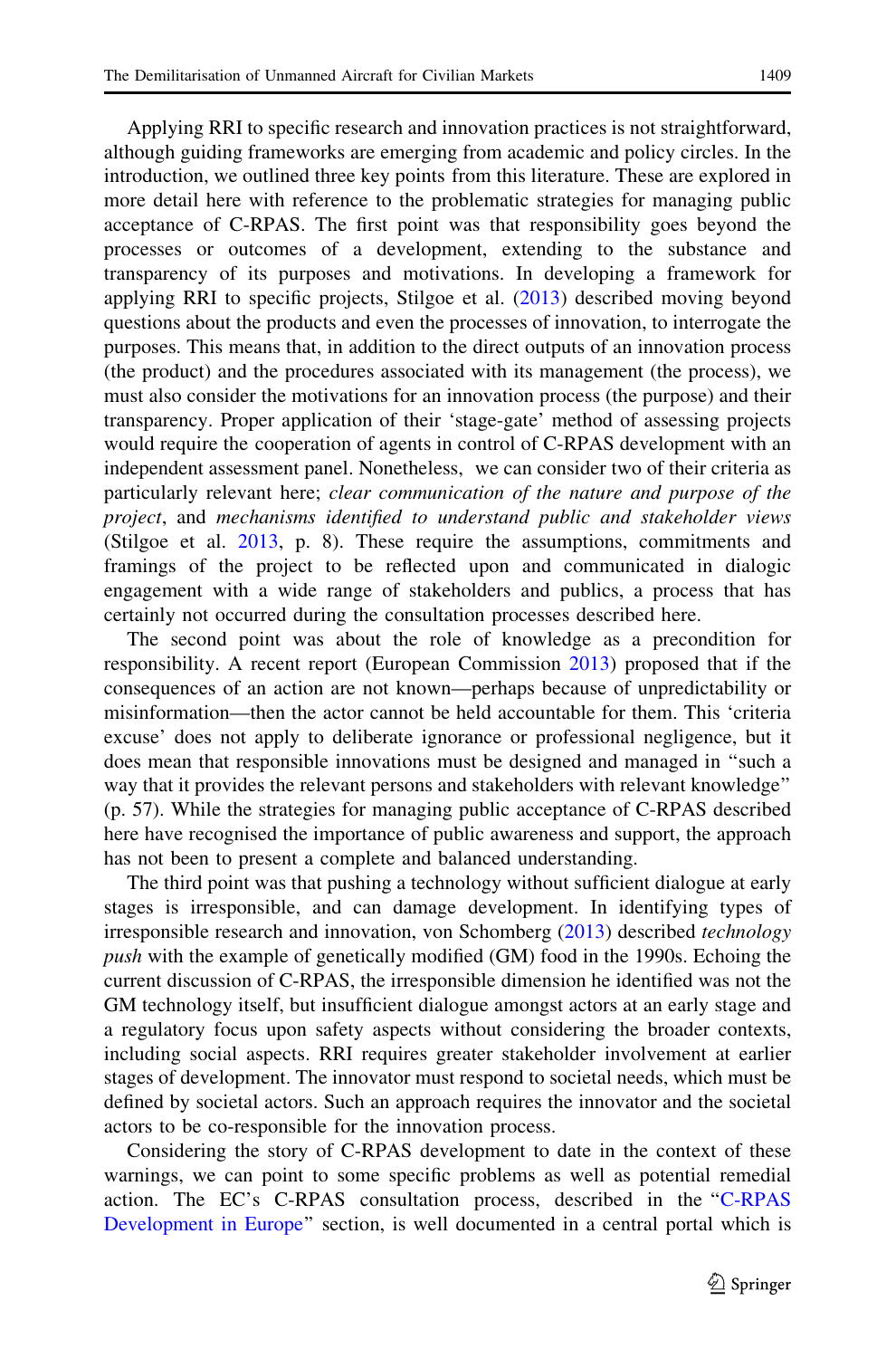<span id="page-17-0"></span>regularly updated and includes details including the minutes of meetings and even the slides used during the presentations (European Commission [2014c](#page-18-0)). Contributions offered to the process were clearly influential in the structure and content of the eventual roadmap, but were limited to expert communities, largely from relevant industry and policy communities with some limited academic involvement. The use of a range of experts and documentation of the process is laudable, but it also exposes the notable absence of public consultation. A second point is that the recommendations for managing public acceptance of C-RPAS rest upon several untested assumptions, including that RPAS are seen as 'killing machines', that this is because of media hype, and that this will negatively affect acceptance of C-RPAS. In fact, we know very little about public reactions to C-RPAS as there have been no public consultations. The relatively small number of studies performed to date (in North America) indicate that citizens hold sophisticated understandings of C-RPAS that are not well captured as opposition or support but, rather, depend upon the specific application area and context of use (Bracken-Roche et al. [2014](#page-18-0); Eyerman et al. [2013](#page-18-0)). While the ERSG strategy suggests studies of public attitudes, their aim would be to support the design of better PR campaigns to achieve acceptance more effectively, treating citizens' objections as obstacles to be overcome (Hayes et al. [2014](#page-19-0)).

Responding to these points, we recommend a different approach to managing public acceptance of C-RPAS. At present, the burden of acceptability is with the citizen, the target of information actions that are designed to transform them from the passive role of opponent to the passive role of acceptor. In a responsible process, the citizen's role would be that of a fully informed, active agent, (co-)responsible for development, and the burden of acceptability should be with the technology. As such, strategies to manage public acceptance should seek to transform the technology so that it is acceptable to citizens, not to transform publics into acceptors of the technology. Attempts to replace the killing machines vision with a more palatable alternative may be misguided, if not irresponsible. Following the lessons of those that sought to avoid the use of the word 'drone', it may also increase the chance of public opposition. Instead of changing visions, at this early stage of development, a responsible strategy would seek to promote transparent debate and dialogue about a wide range of visions and explore how publics can become part of the co-production of new visions and responsible development paths.

Open Access This article is distributed under the terms of the Creative Commons Attribution License which permits any use, distribution, and reproduction in any medium, provided the original author(s) and the source are credited.

### References

AUVSI. (2014). Events. [http://www.auvsi.org/events1/upcomingevents/.](http://www.auvsi.org/events1/upcomingevents/) Accessed June 5, 2014.

Billitteri, T. (2010). Drone warfare: Are strikes by unmanned aircraft ethical? CO Researcher, 20(28), 653–676.

All Party Parliamentary Group on Drones. (2013). Challenging privacy? The civil use of drones in the UK.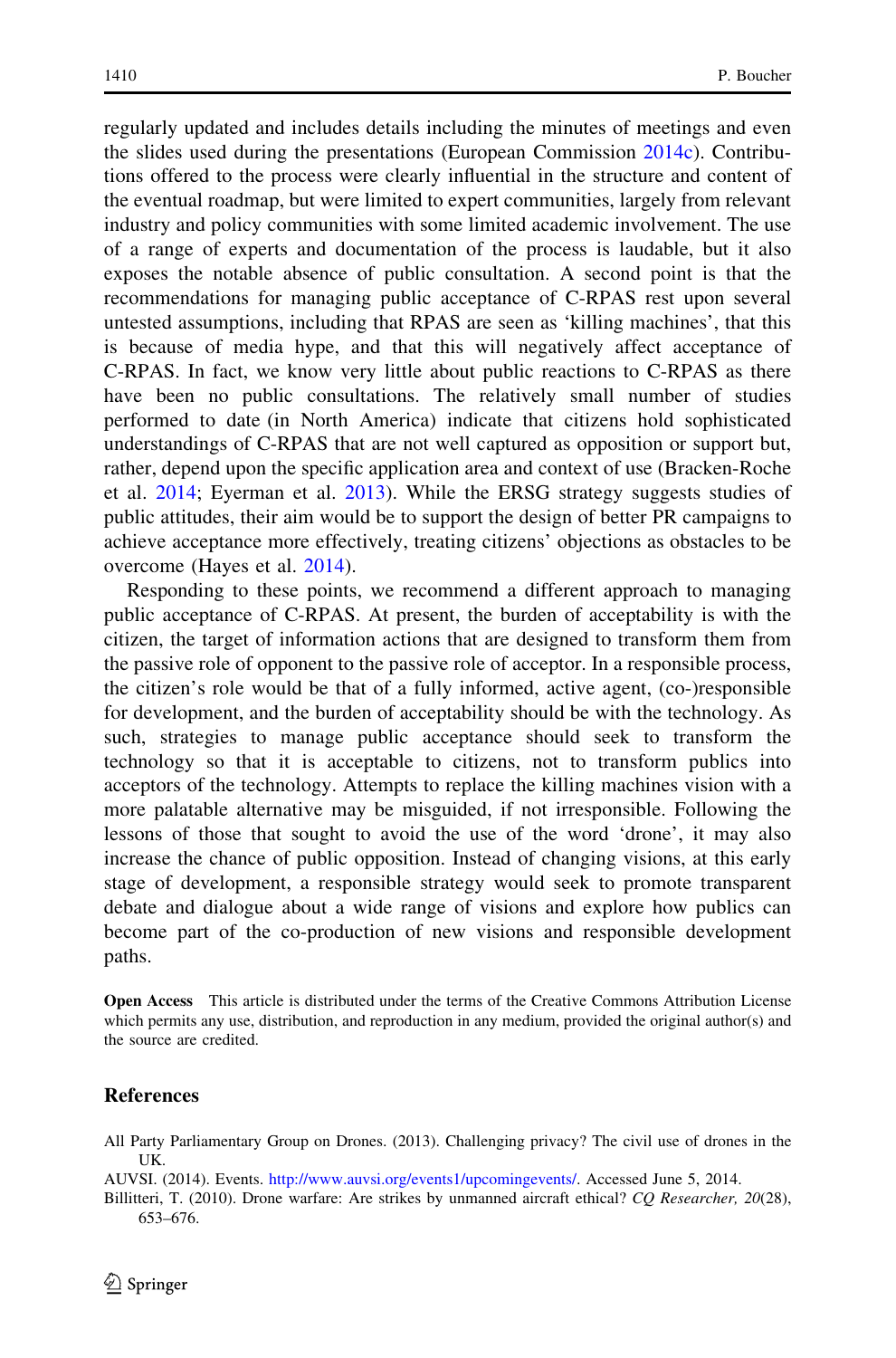- <span id="page-18-0"></span>Bracken-Roche, C., Lyon, D., Mansour, M. J., Molnar, A., Saulnier, A., & Thompson, S. (2014). Surveillance drones: Privacy implications of the spread of unmanned aerial vehicles (UAVs) in Canada. Quebec. [http://www.sscqueens.org/sites/default/files/Surveillance\\_Drones\\_Report.pdf](http://www.sscqueens.org/sites/default/files/Surveillance_Drones_Report.pdf).
- Clouet, L.-M. (2012). Drones as future air power assets: The dawn of aviation 2.0? In Power in the 21st century, pp. 177–192.
- Couts, A. (2014). Oh, \*\*\*\*—I lost my drone: The Blade 350 QX review that will never be. Digital trends. <http://www.digitaltrends.com/cool-tech/blade-350-qx-review/>. Accessed January 26, 2014.
- DARPA. (2012). UAVFORGE reveals challenge of developing perch and stare UAV. DARPA. [http://](http://www.darpa.mil/NewsEvents/Releases/2012/06/28.aspx) [www.darpa.mil/NewsEvents/Releases/2012/06/28.aspx.](http://www.darpa.mil/NewsEvents/Releases/2012/06/28.aspx) Accessed January 10, 2014.
- Defence Committee. (2013). New inquiry: Remote control: remotely piloted air systems—current and future UK use.
- Dworkin, A. (2013). Drones and targetted killing: Defining a European position. London. [http://www.](http://www.ecfr.eu/page/-/ECFR84_DRONES_BRIEF.pdf) [ecfr.eu/page/-/ECFR84\\_DRONES\\_BRIEF.pdf.](http://www.ecfr.eu/page/-/ECFR84_DRONES_BRIEF.pdf)
- ERSG. (2013a). Roadmap for the integration of civil remotely-piloted aircraft systems into the European aviation system: Annex 3 A study on the societal impact of the integration of civil RPAS into the European aviation system. [http://ec.europa.eu/enterprise/sectors/aerospace/files/rpas-roadmap](http://ec.europa.eu/enterprise/sectors/aerospace/files/rpas-roadmap-annex-3_en.pdf)[annex-3\\_en.pdf.](http://ec.europa.eu/enterprise/sectors/aerospace/files/rpas-roadmap-annex-3_en.pdf)
- ERSG. (2013b). Roadmap for the integration of civil remotely-piloted aircraft systems into the European aviation system: Final report from the European RPAS Steering Group. [http://ec.europa.eu/](http://ec.europa.eu/enterprise/sectors/aerospace/files/rpas-roadmap_en.pdf) [enterprise/sectors/aerospace/files/rpas-roadmap\\_en.pdf](http://ec.europa.eu/enterprise/sectors/aerospace/files/rpas-roadmap_en.pdf).
- European Commission. (2009). Hearing on light unmanned aircraft systems.
- European Commission. (2010). Conclusions of the first European high-level conference on unmanned aircraft systems.
- European Commission. (2012). Towards a European strategy for the development of civil applications of remotely piloted aircraft systems (RPAS).
- European Commission. (2013). Options for strengthening responsible research and innovation: Report of the Expert Group on the state of art in Europe on responsible research and innovation. Luxembourg.
- European Commission. (2014a). Communication from the commission to the European parliament and the council: A new era for aviation—opening the aviation market to the civil use of remotely piloted aircraft systems in a safe and sustainable manner. Brussels. COM (2014) 207 final. [http://eur-lex.](http://eur-lex.europa.eu/legal-content/EN/TXT/PDF/?uri=CELEX:52014DC0207&from=EN) [europa.eu/legal-content/EN/TXT/PDF/?uri=CELEX:52014DC0207&from=EN.](http://eur-lex.europa.eu/legal-content/EN/TXT/PDF/?uri=CELEX:52014DC0207&from=EN)
- European Commission. (2014b). European Commission calls for tough standards to regulate civil drones. Brussels. [http://europa.eu/rapid/press-release\\_IP-14-384\\_en.pdf](http://europa.eu/rapid/press-release_IP-14-384_en.pdf).
- European Commission. (2014c). Remotely piloted aircraft systems (RPAS). [http://ec.europa.eu/enterprise/](http://ec.europa.eu/enterprise/sectors/aerospace/uas/) [sectors/aerospace/uas/](http://ec.europa.eu/enterprise/sectors/aerospace/uas/) Accessed June 10, 2014.
- European Commission. (2014d). Remotely piloted aviation systems (RPAS): Frequently asked questions. Brussels. [http://europa.eu/rapid/press-release\\_MEMO-14-259\\_en.pdf.](http://europa.eu/rapid/press-release_MEMO-14-259_en.pdf)
- European Commission. (2014e). Science with and for society. [http://ec.europa.eu/programmes/](http://ec.europa.eu/programmes/horizon2020/en/h2020-section/science-and-society) [horizon2020/en/h2020-section/science-and-society.](http://ec.europa.eu/programmes/horizon2020/en/h2020-section/science-and-society) Accessed June 5, 2014.
- European Commission. (2014f). Statement to the media—Vice President Siim Kallas. Brussels. [http://](http://europa.eu/rapid/press-release_STATEMENT-14-110_en.pdf) [europa.eu/rapid/press-release\\_STATEMENT-14-110\\_en.pdf.](http://europa.eu/rapid/press-release_STATEMENT-14-110_en.pdf)
- European Council. (2013). Conclusions of the European Council (19/20 December 2013). Brussels. [http://](http://www.consilium.europa.eu/uedocs/cms_Data/docs/pressdata/en/ec/140245.pdf) [www.consilium.europa.eu/uedocs/cms\\_Data/docs/pressdata/en/ec/140245.pdf.](http://www.consilium.europa.eu/uedocs/cms_Data/docs/pressdata/en/ec/140245.pdf)
- Eyerman, J., Letterman, C., Pitts, W., Holloway, J., Hinkle, K., Schanzer, D., Ladd, K., Mitchell, S., & Kaydos-Daniels, S. C. (2013). Unmanned aircraft and the human element: Public perceptions and first responder concerns. North Carolina. [http://www.rti.org/publications/abstract.cfm?pubid=](http://www.rti.org/publications/abstract.cfm?pubid=21155) [21155.](http://www.rti.org/publications/abstract.cfm?pubid=21155)
- FAA. (2013). FAA UAS online listening session. [http://www.faa.gov/about/initiatives/uas/media/](http://www.faa.gov/about/initiatives/uas/media/uastranscription.pdf) [uastranscription.pdf.](http://www.faa.gov/about/initiatives/uas/media/uastranscription.pdf)
- Federal News Service. (2011). Department of defense bloggers roundtable. [http://www.dodlive.mil/files/](http://www.dodlive.mil/files/2011/10/UAVForge-Bloggers-Roundtable-Transcript.pdf) [2011/10/UAVForge-Bloggers-Roundtable-Transcript.pdf.](http://www.dodlive.mil/files/2011/10/UAVForge-Bloggers-Roundtable-Transcript.pdf)
- Finn, R., & Wright, D. (2014). Privacy and data protection issues related to the use of civil RPAS: Proposed approach.
- Frost and Sullivan. (2007). Study analysing the current activities in the field of UAV. [http://ec.europa.eu/](http://ec.europa.eu/enterprise/policies/security/files/uav_study_element_1._en.pdf) [enterprise/policies/security/files/uav\\_study\\_element\\_1.\\_en.pdf.](http://ec.europa.eu/enterprise/policies/security/files/uav_study_element_1._en.pdf)
- Galliot, J. C. (2012). Uninhabited systems in the civilian realm: Some ethical concerns [Commentary]. Technology and Society Magazine, IEEE, 31(2), 13–16.